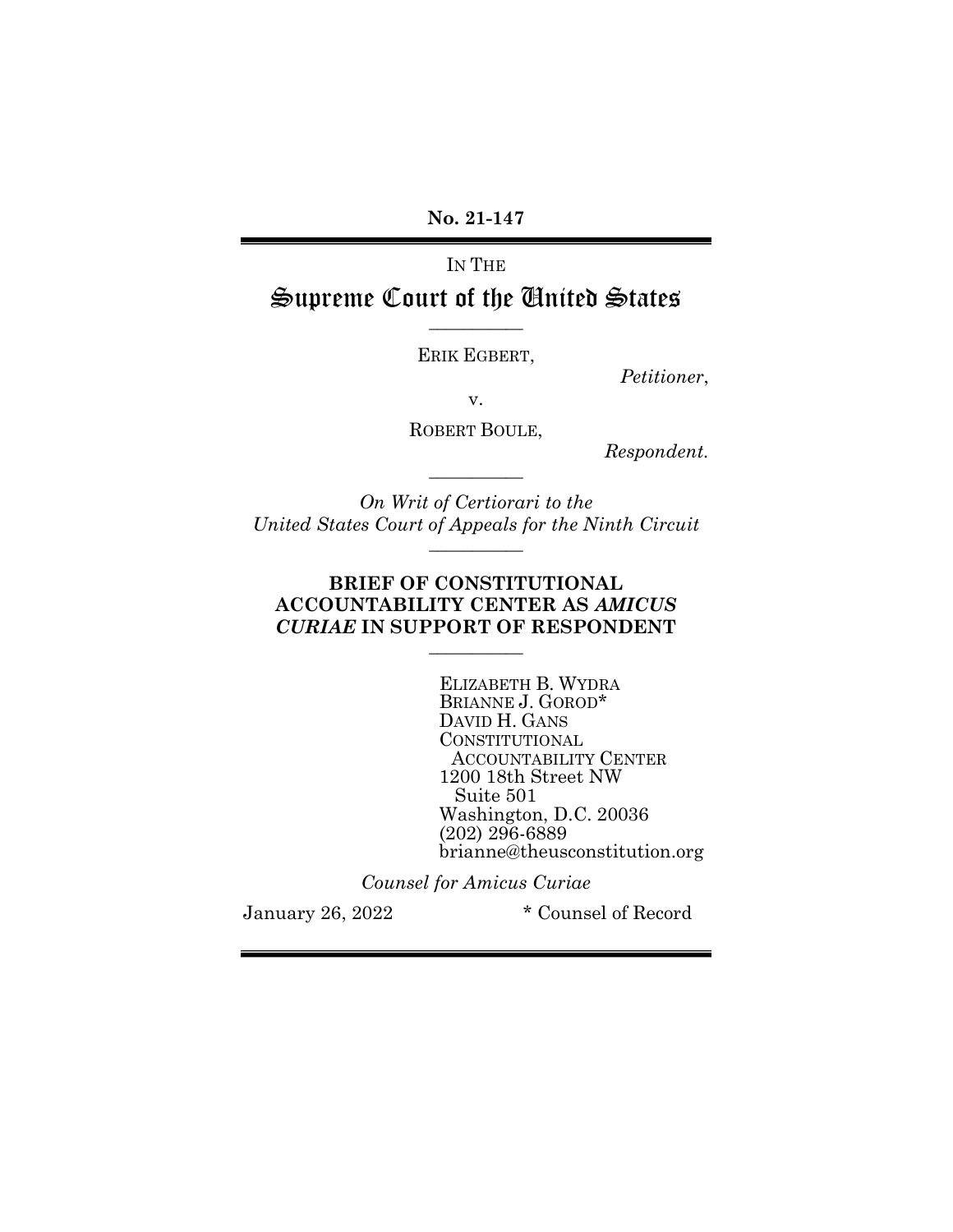## TABLE OF CONTENTS

|                                                                                                                                                                            | Page |
|----------------------------------------------------------------------------------------------------------------------------------------------------------------------------|------|
|                                                                                                                                                                            | iii  |
|                                                                                                                                                                            | 1    |
| <b>INTRODUCTION AND SUMMARY OF</b>                                                                                                                                         | 1    |
|                                                                                                                                                                            | 6    |
| I. The Text and History of Article III Give the<br>Federal Courts Broad Judicial Power to<br>Protect Constitutional Rights and Prevent<br>Abuse of Power by the Government | 6    |
| II. The Framers Wrote Article III to Ensure<br>that Where There Is a Legal Right, There<br>Is a Legal Remedy for Infringement of that                                      | 10   |
| III. The Framers of the Fourth Amendment<br>Viewed Civil Damage Suits Against<br>Government Officers as a Critical Bulwark<br>Against Government Overreach                 | 13   |
| IV. Courts in the Founding Generation<br>Vindicated Fundamental Rights by<br>Granting Damages Remedies in Common                                                           | 19   |
| V. A <i>Bivens</i> Action Is Appropriate Where<br>Federal Law Enforcement Officers Violate                                                                                 | 22   |
|                                                                                                                                                                            | 27   |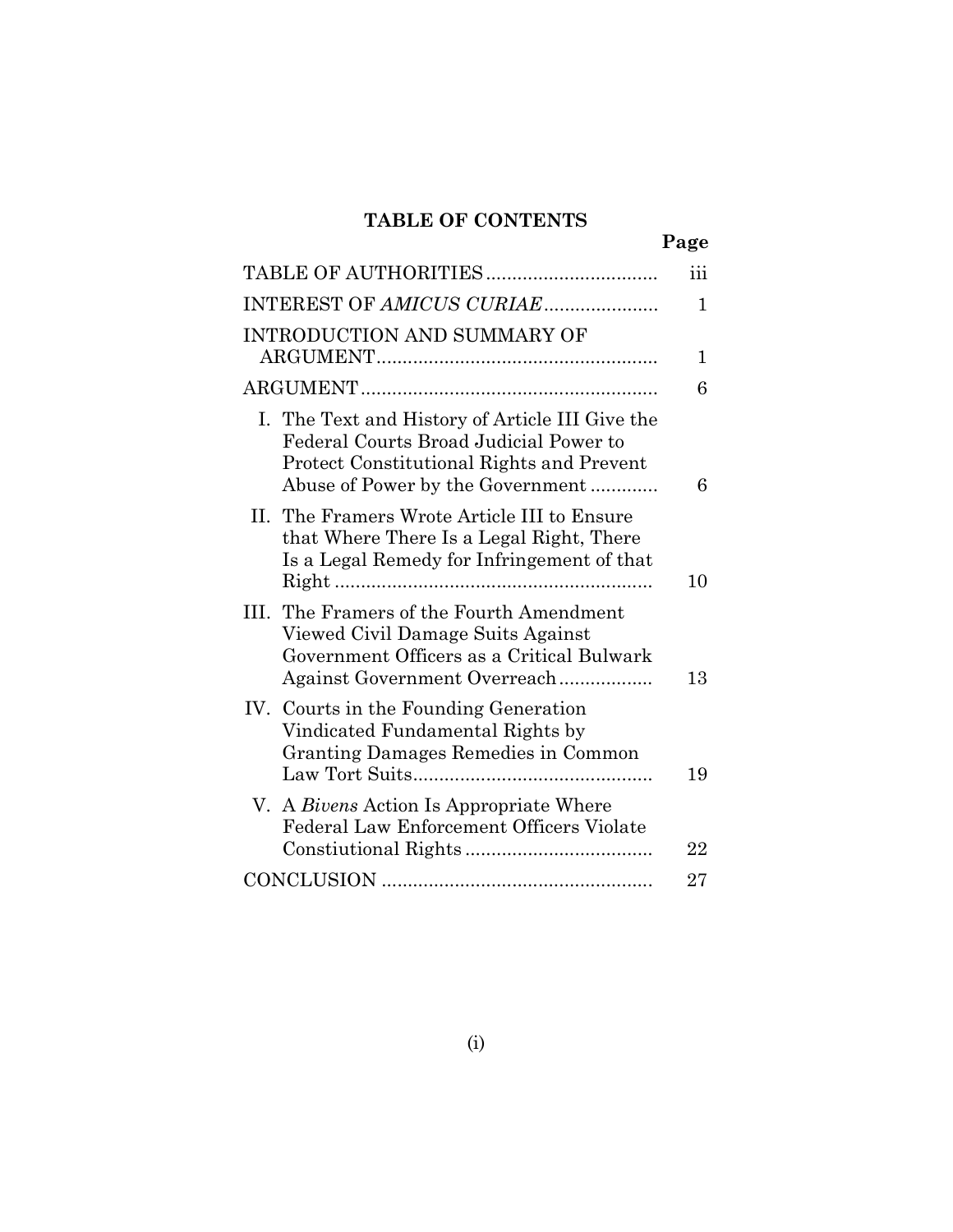## TABLE OF AUTHORITIES

ii

## Cases

| Bates v. Clark,<br>22                                              |
|--------------------------------------------------------------------|
| Bauduc's Syndic v. Nicholson,<br>22                                |
| Belknap v. Schild,<br>22                                           |
| Bivens v. Six Unknown Named Agents of<br>Fed. Bureau of Narcotics, |
| Boyd v. United States,                                             |
| Bush v. Lucas,<br>25                                               |
| Butz v. Economou,<br>22                                            |
| Carpenter v. United States,<br>13                                  |
| Cohens v. Virginia,<br>19 U.S. (6 Wheat.) 264 (1821)<br>6          |
| Corr. Servs. Corp. v. Malesko,<br>5                                |
| Entick v. Carrington,<br>19 How. St. Tr. 1029 (C.P. 1765)  14, 15  |
| Franklin v. Gwinnett Cty. Pub. Sch.,                               |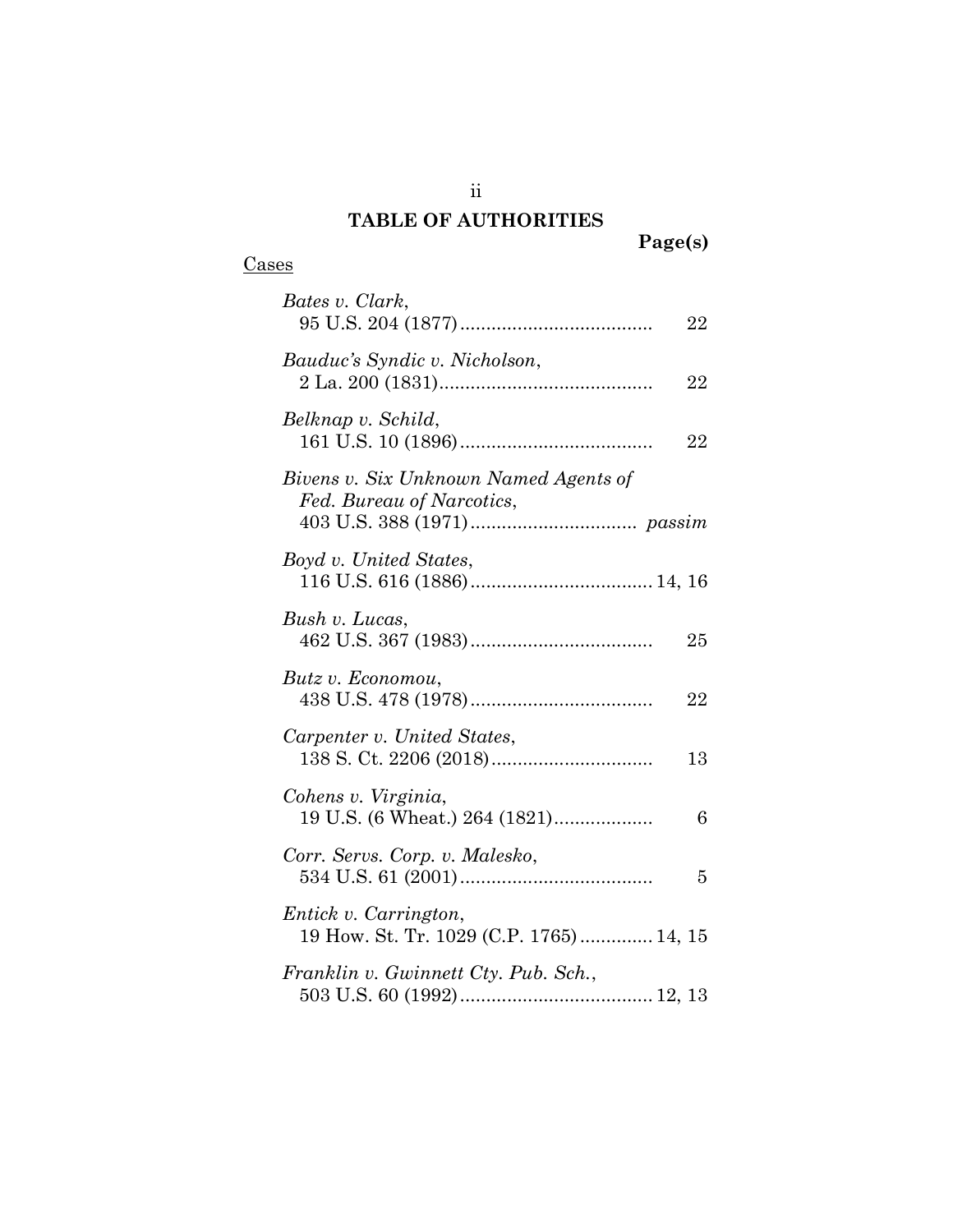| $1 \mu$ s $\mu$                                             |    |
|-------------------------------------------------------------|----|
| Hartmann v. Moore,                                          | 26 |
| Hernandez v. Mesa,                                          |    |
| Hirsch v. Rand,                                             | 22 |
| Huckle v. Money,<br>95 Eng. Rep. 768 (K.B. 1763) 14, 15     |    |
| Hui v. Castenada,                                           | 24 |
| Imlay v. Sands,<br>1 Cai. R. 566 (N.Y. Sup. Ct. 1804)       | 21 |
| Jesner v. Arab Bank, PLC,                                   | 25 |
| Kendall v. United States ex rel. Stokes,                    | 13 |
| Leach v. Money,<br>19 How. St. Tr. 1001 (K.B. 1765)         | 14 |
| Little v. Barreme,                                          | 20 |
| Marbury v. Madison,                                         |    |
| Martin v. Hunter's Lessee,<br>14 U.S. (1 Wheat.) 304 (1816) | 13 |
| Maryland v. King,                                           | 16 |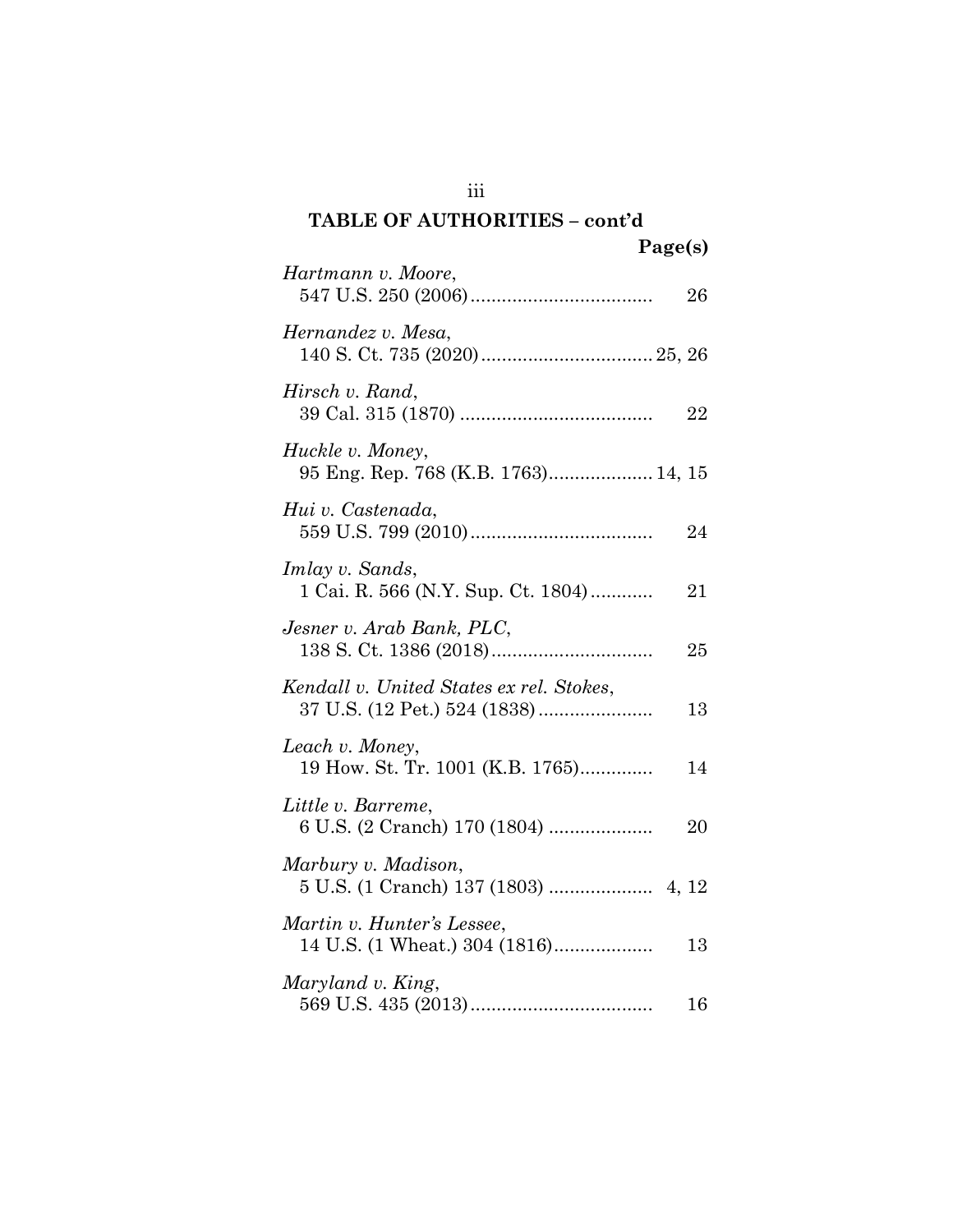### TABLE OF AUTHORITIES – cont'd  $\mathbf{p}_{\alpha\alpha\alpha}(s)$

| rage(s)                                                     |    |
|-------------------------------------------------------------|----|
| Merriam v. Mitchell,                                        | 22 |
| Minneci v. Pollard,                                         | 24 |
| Mitchell v. Harmony,                                        | 21 |
| Phila. Co. v. Stimson,                                      | 22 |
| Riley v. California,                                        | 13 |
| Spokeo, Inc. v. Robins,                                     | 11 |
| Stanford v. Texas,                                          | 14 |
| Tanzin v. Tanvir,                                           |    |
| Transunion LLC v. Ramirez,                                  | 11 |
| United States v. Haymond,                                   | 17 |
| United States v. Lee,                                       |    |
| Wilkes v. Wood,<br>19 How. St. Tr. 1153 (C.P. 1763)  14, 15 |    |
| Wilson v. McKenzie,                                         | 21 |

iv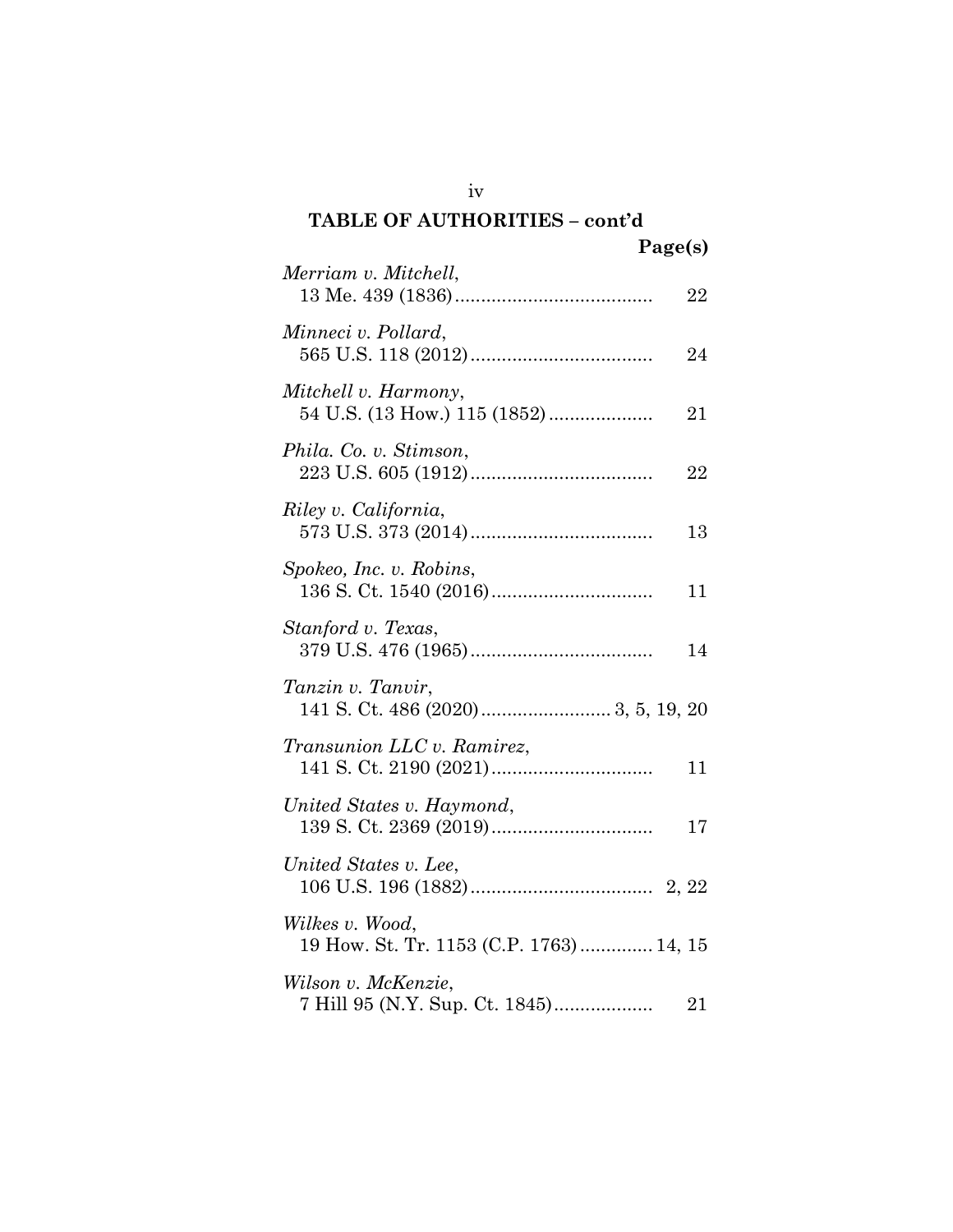## TABLE OF AUTHORITIES – cont'd Page(s) Wise v. Withers, 7 U.S. (3 Cranch) 331 (1806) .................... 20, 21 Ziglar v. Abbasi, 137 S. Ct. 1843 (2017) ........................... 5, 25, 26

v

### Statutes and Constitutional Provisions

|                                                                                     | 12     |
|-------------------------------------------------------------------------------------|--------|
|                                                                                     | 12     |
|                                                                                     | 11     |
|                                                                                     | $12\,$ |
|                                                                                     | 12     |
|                                                                                     | 12     |
| Tenn. Const. of 1796, art. XI, § 17                                                 | 12     |
|                                                                                     | 24     |
|                                                                                     | 6      |
|                                                                                     | 12     |
| <u> Books, Articles, and Other Authorities</u>                                      |        |
| Akhil Reed Amar, Fourth Amendment<br><i>First Principles, 107 Harv. L. Rev. 757</i> |        |
| Akhil Reed Amar, Of Sovereignty and<br><i>Federalism</i> , 96 Yale L.J. 1425 (1987) | 6      |
|                                                                                     |        |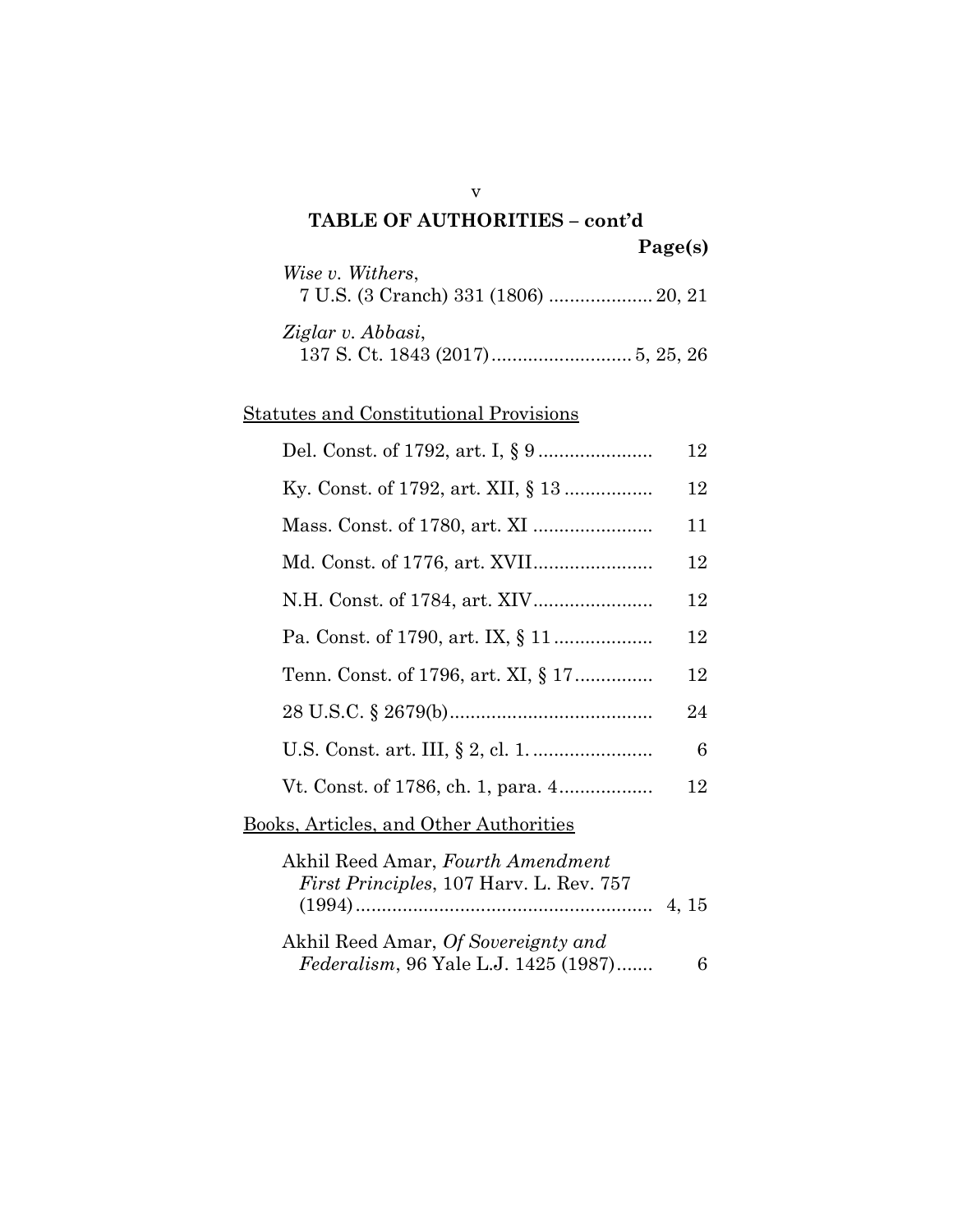| 1 Annals of Cong. (1789) (Joseph Gales ed.,                                                                                 |
|-----------------------------------------------------------------------------------------------------------------------------|
| 3 William Blackstone, Commentaries on                                                                                       |
| 3 The Complete Anti-Federalist (Herbert J.<br>18                                                                            |
| 4 The Complete Anti-Federalist (Herbert J.<br>18                                                                            |
| 5 The Complete Anti-Federalist (Herbert J.                                                                                  |
| William J. Cuddihy, The Fourth<br>Amendment: Origins and Original                                                           |
| 2 The Debates in the Several State<br>Conventions on the Adoption of the<br>Federal Constitution (Jonathan Elliot ed.,<br>3 |
| 3 The Debates in the Several State<br>Conventions on the Adoption of the<br>Federal Constitution (Jonathan Elliot ed.,      |
| 4 The Debates in the Several State<br>Conventions on the Adoption of the<br>Federal Constitution (Jonathan Elliot ed.,<br>7 |
| <i>Essays by A Farmer (I)</i> , Baltimore Md.                                                                               |

vi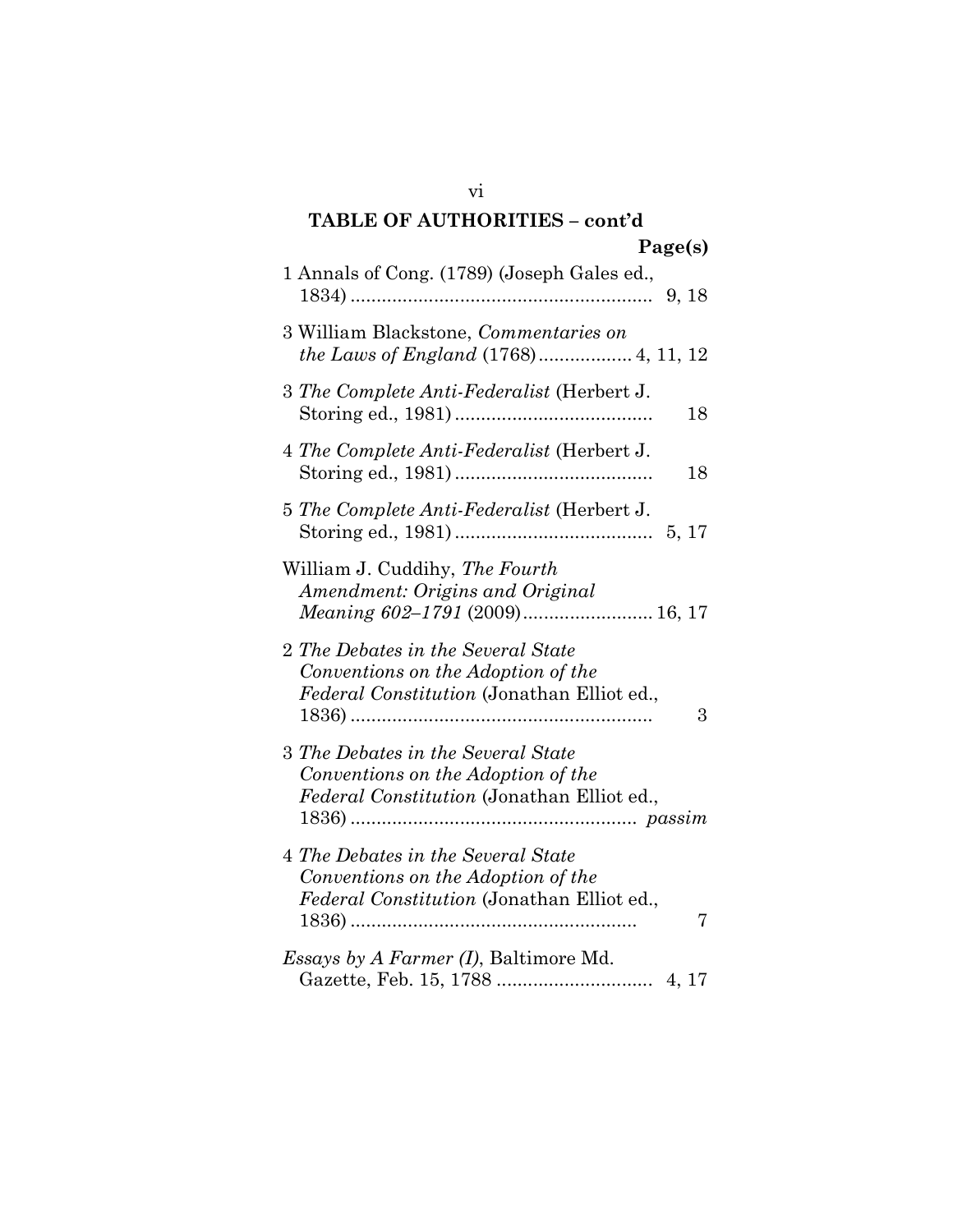| Essays by Hampden, Mass. Centinel, Feb.                                                                                                                                   | 18    |
|---------------------------------------------------------------------------------------------------------------------------------------------------------------------------|-------|
| <i>Essay of A Democratic Federalist</i> , Penn.                                                                                                                           | 18    |
| Richard H. Fallon, Jr., Bidding Farewell to<br>Constitutional Torts, 107 Cal. L. Rev. 933                                                                                 | 5, 10 |
| <i>The Federalist No. 22 (Alexander</i><br>Hamilton) (Clinton Rossiter ed., 1961)                                                                                         | 7     |
| <i>The Federalist No. 43 (James Madison)</i><br>(Clinton Rossiter ed., 1961)                                                                                              | 10    |
| <i>The Federalist No. 78</i> (Alexander<br>Hamilton) (Clinton Rossiter ed., 1961)                                                                                         | 3, 7  |
| The Federalist No. 80 (Alexander<br>Hamilton) (Clinton Rossiter ed., 1961)                                                                                                | 7     |
| Henry Friendly, In Praise of Erie—And the<br>New Federal Common Law, 39 N.Y.U. L.                                                                                         | 24    |
| Andrew Kent, Lessons for Bivens and<br><b>Qualified Immunity Debates From</b><br>Nineteenth Century Litigation Against<br><i>Federal Officers</i> , 96 Notre Dame L. Rev. |       |
|                                                                                                                                                                           | 10    |
| Letter from Clarendon to W. Pym (Jan. 27,                                                                                                                                 | 17    |

#### vii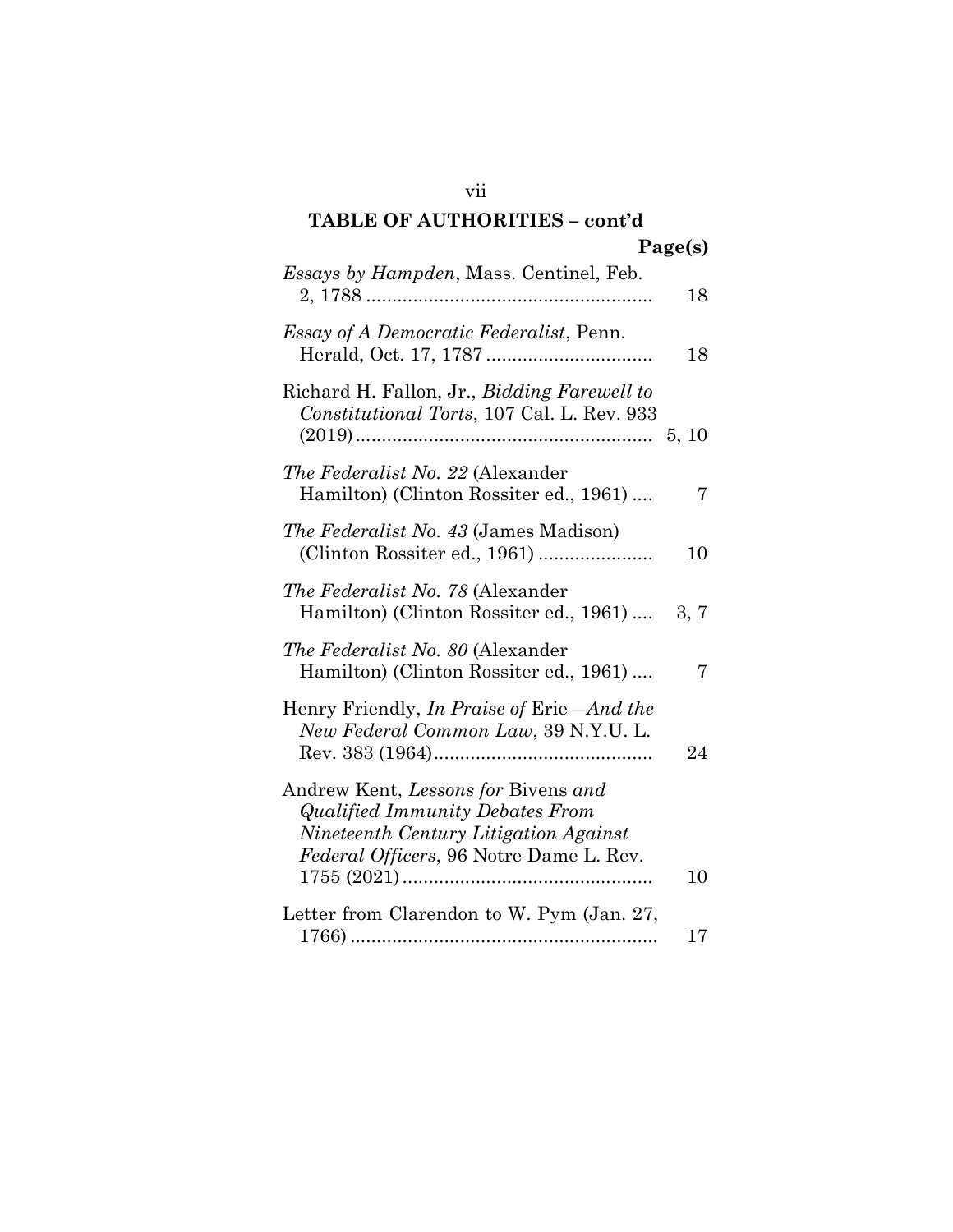| Luther Martin, The Genuine Information,<br>Delivered to the Legislature of the<br>State of Maryland, Relative to the<br>Proceedings of the General Convention        |                |
|----------------------------------------------------------------------------------------------------------------------------------------------------------------------|----------------|
| Hon. M. Blane Michael, Reading the<br>Fourth Amendment: Guidance from the<br>Mischief That Gave It Birth, 85 N.Y.U. L.                                               |                |
| 1 Papers of John Adams (R. Taylor ed.,                                                                                                                               | 18             |
| James E. Pfander & Jonathan L. Hunt,<br><b>Public Wrongs and Private Bills:</b><br><b>Indemnification and Government</b><br>Accountability in the Early Republic, 85 | 19             |
| Stephen E. Sachs, Constitutional<br>Backdrops, 80 Geo. Wash. L. Rev. 1813                                                                                            | $\overline{2}$ |
| 2 Joseph Story, Commentaries on the<br>Constitution of the United States (3d ed.                                                                                     | $\overline{2}$ |
| 3 Joseph Story, Commentaries on the<br>Constitution of the United States (1833)                                                                                      | 18             |
| George C. Thomas III, Stumbling Toward<br>History: The Framers' Search and<br>Seizure World, 43 Tex. Tech. L. Rev. 199                                               | 15             |

viii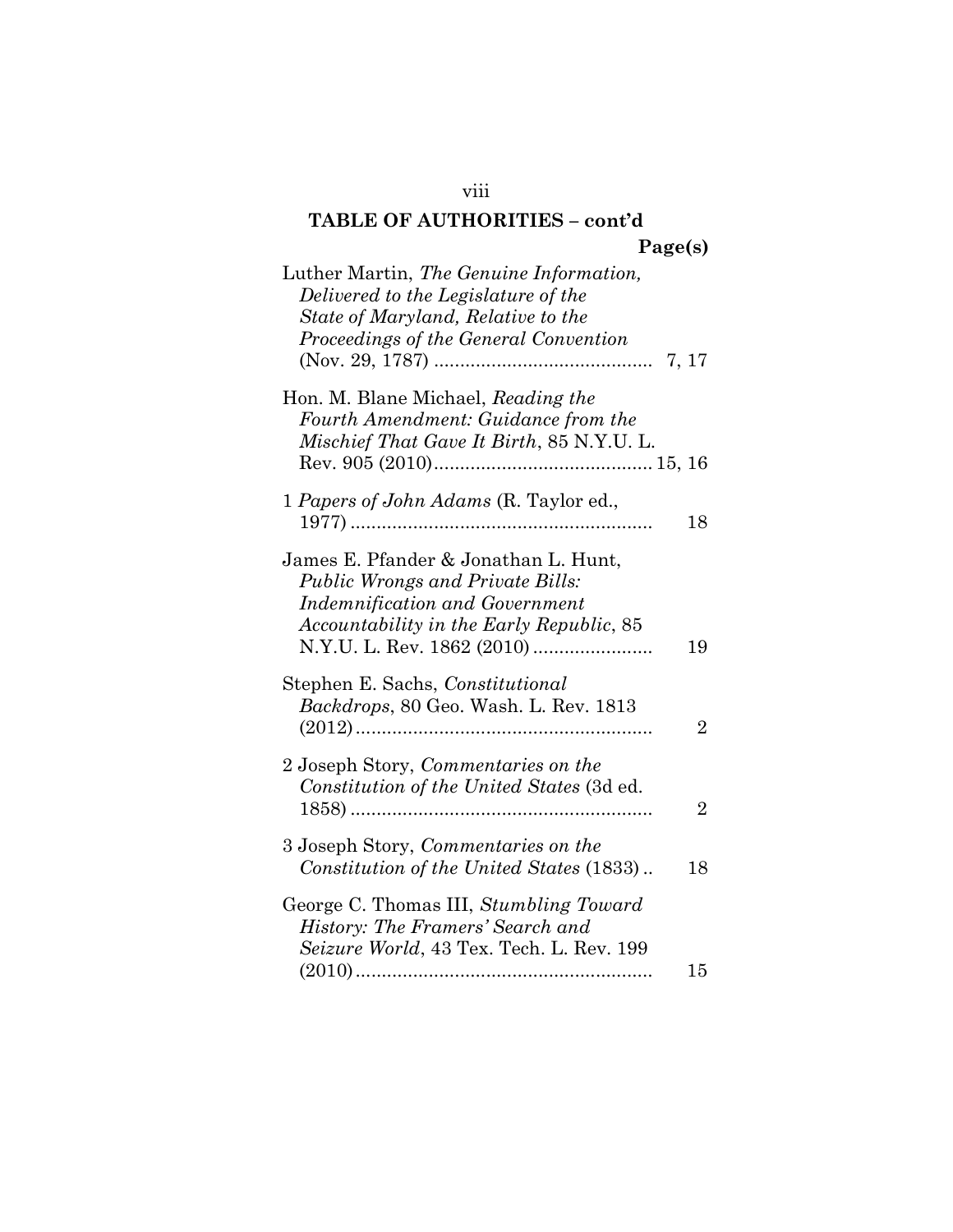| Stephen I. Vladeck, The Disingenuous                                                |    |
|-------------------------------------------------------------------------------------|----|
| Demise and Death of Bivens, 2019-2020                                               |    |
| Cato Sup. Ct. Rev. 263 (2020)                                                       | 20 |
| Ann Woolhandler, <i>Patterns of Official</i><br><i>Immunity and Accountability,</i> |    |

| 37 Case. W. Res. L. Rev. 396 (1987) |  |  | 19 |
|-------------------------------------|--|--|----|
|-------------------------------------|--|--|----|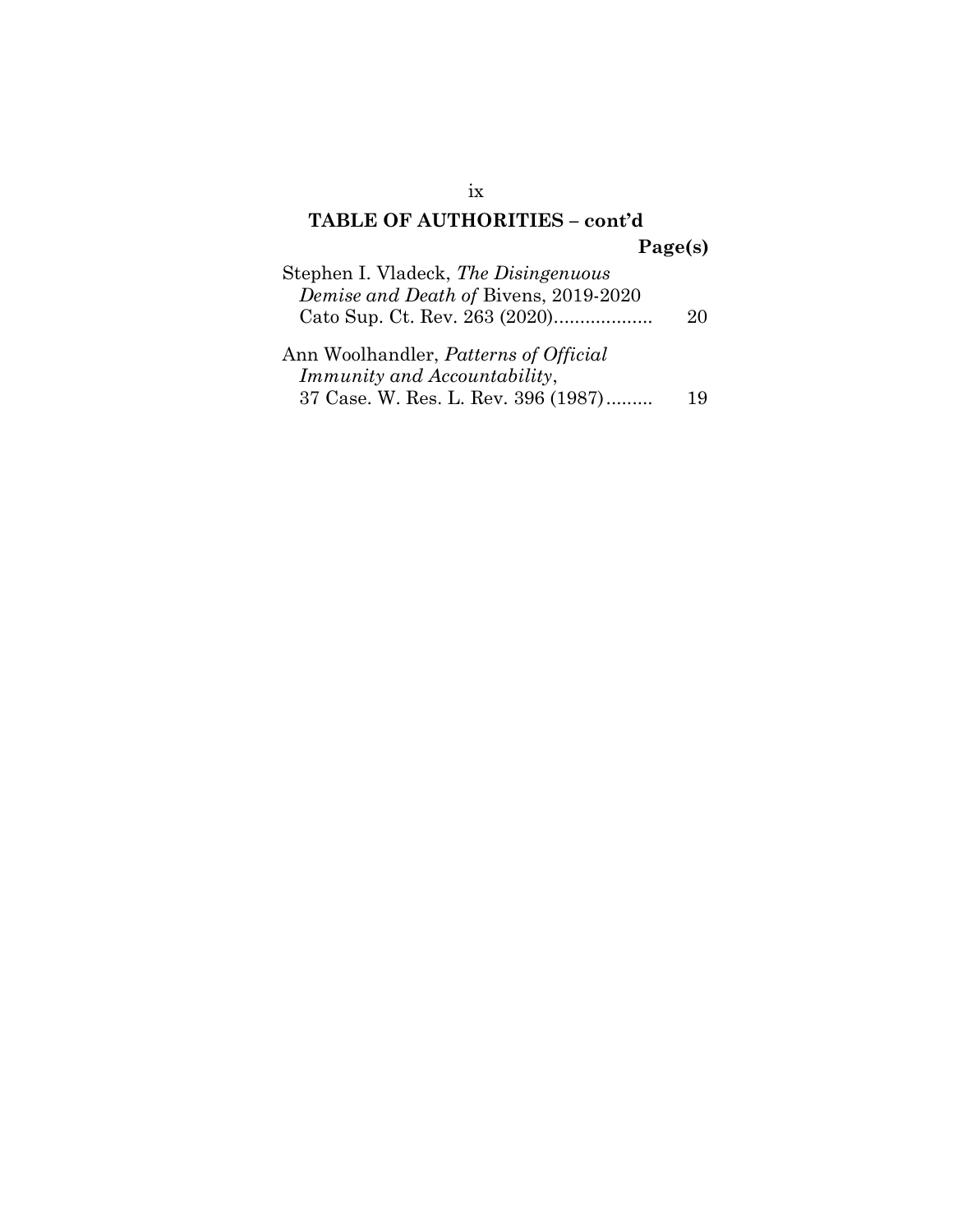#### INTEREST OF AMICUS CURIAE<sup>1</sup>

Constitutional Accountability Center (CAC) is a think tank, public interest law firm, and action center dedicated to fulfilling the progressive promise of the Constitution's text and history. CAC works in our courts, through our government, and with legal scholars to improve understanding of the Constitution and preserve the rights and freedoms it guarantees. CAC has a strong interest in ensuring meaningful access to the courts, in accordance with constitutional text and history, and accordingly has an interest in this case.

### INTRODUCTION AND SUMMARY OF ARGUMENT

Robert Boule owns, operates, and resides in a small bed-and-breakfast in Blaine, Washington. In March 2014, Erik Egbert, a U.S. Border Patrol agent, entered Boule's property without a warrant to investigate a guest staying at Boule's establishment. After entering the property, Egbert assaulted Boule, causing him to sustain back injuries requiring medical attention. After Boule complained about Egbert's abuse of power, Egbert retaliated against Boule by causing the Internal Revenue Service and other federal and state agencies to open investigations into Boule. Although none of these investigations uncovered any wrongdoing by Boule, they did require Boule to expend money to defend himself and his business.

<sup>&</sup>lt;sup>1</sup> The parties have consented to the filing of this brief. Under Rule 37.6 of the Rules of this Court, amicus states that no counsel for a party authored this brief in whole or in part, and no counsel or party made a monetary contribution intended to fund the preparation or submission of this brief. No person other than amicus or its counsel made a monetary contribution to its preparation or submission.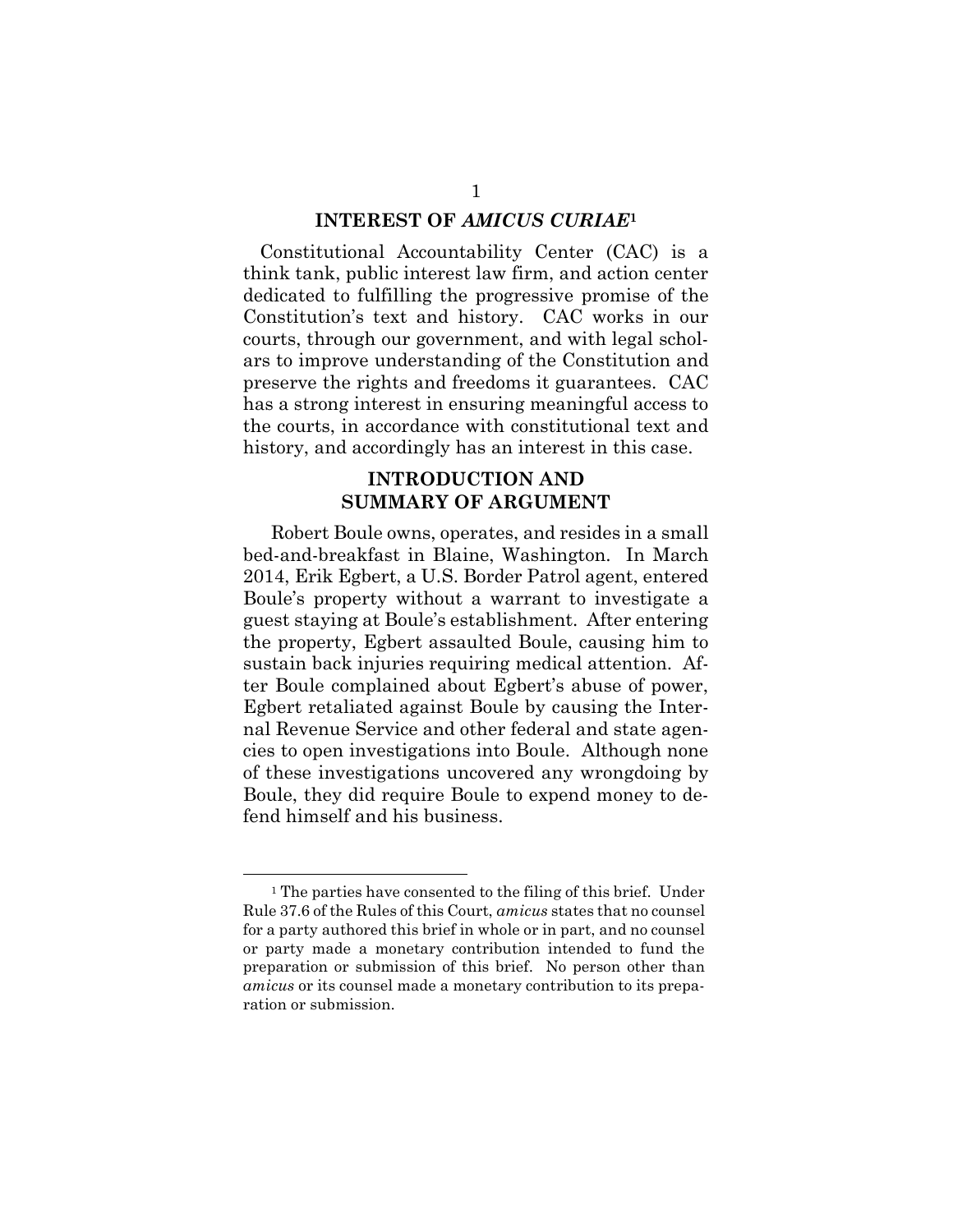The question in this case is whether Boule can sue for money damages to redress this abuse of authority by a federal law enforcement officer who was acting under color of law. The Constitution's text and history make plain that he can because individuals can sue in a court of law to hold federal officers accountable for violating constitutionally guaranteed rights. Indeed, suits such as this one, cognizable under *Bivens v. Six* Unknown Named Agents of Federal Bureau of Narcotics, 403 U.S. 388 (1971), are an indispensable mechanism for ensuring that the federal government abides by constitutional limits on its authority.

The Constitution's text explicitly safeguards fundamental rights, but says little about the legal remedies available for the violation of those rights. That reflects the fact that the Constitution was "layered on top" of a "common law tradition" designed to hold government officers accountable for committing legal wrongs. Stephen E. Sachs, Constitutional Backdrops, 80 Geo. Wash. L. Rev. 1813, 1822 (2012). The legal backdrop against which the Constitution was drafted, debated, and ratified ensures that "[n]o man in this country is so high that he is above the law. No officer of the law may set that law at defiance with impunity. All the officers of the government, from the highest to the lowest, are creatures of the law and are bound to obey it." United States v. Lee, 106 U.S. 196, 220 (1882). Because the Constitution was drafted against this background common law principle of officer accountability, officers "are amenable for their injurious acts to the judicial tribunals of the country, at the suit of the oppressed." 2 Joseph Story, Commentaries on the Constitution § 1676, at 508 (3d ed. 1858).

Egbert urges that, as a matter of separation of powers, he may not be sued for violating Boule's constitutional rights unless Congress "engage[s] in the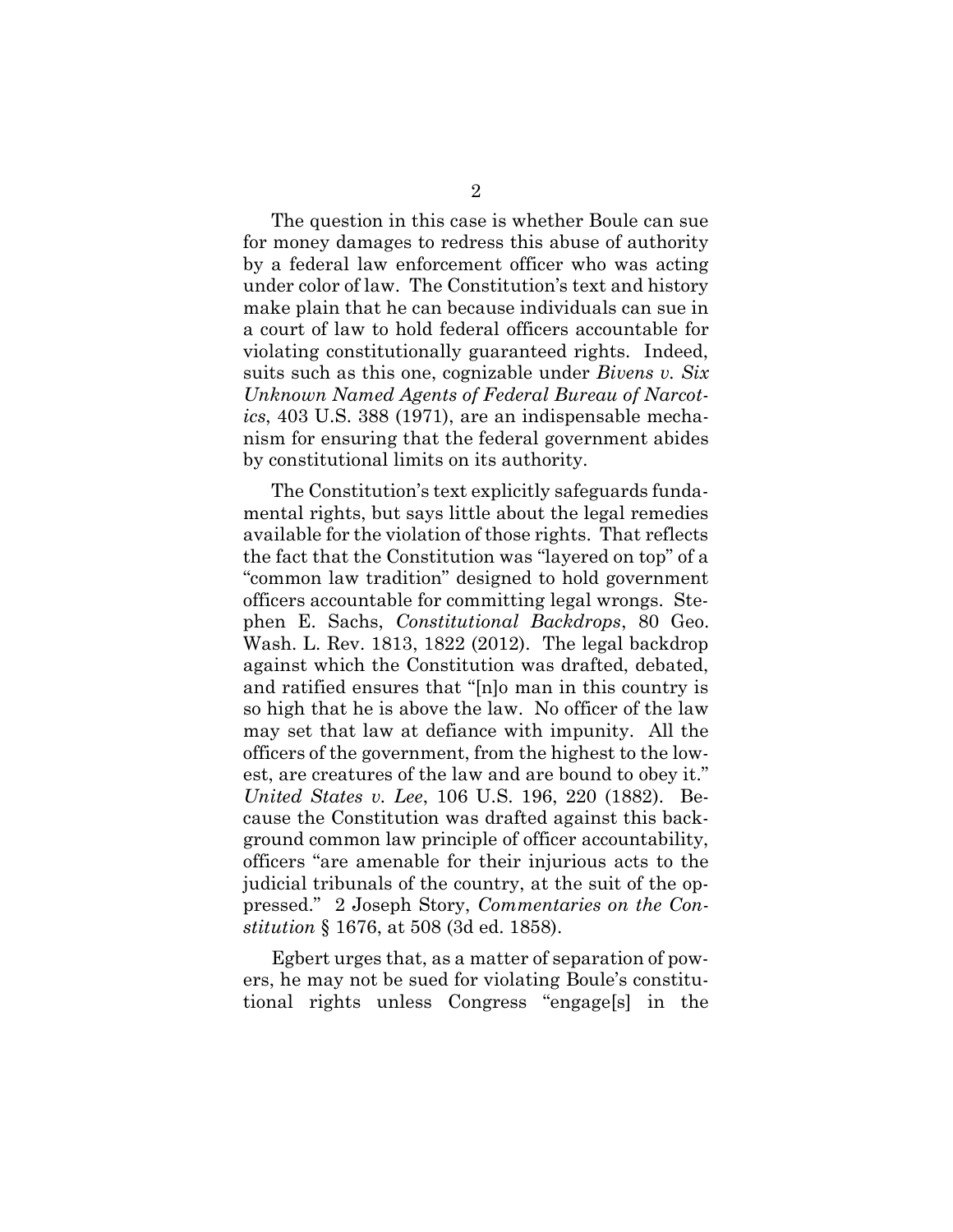quintessentially legislative task of creating damages actions." Pet. Br. 2. But that ignores the constitutional backdrop that has made suits for damages against federal officers a fundamental part of "our constitutional system since the dawn of the Republic." Tanzin v. Tanvir, 141 S. Ct. 486, 493 (2020). When courts entertain damages suits against federal officers who have allegedly violated the Constitution, they are not arrogating Congress's power; they are simply ensuring redress for abuse of authority by federal officers in the manner contemplated by the Constitution.

Three precepts firmly embedded in the Constitution's text and history strongly support permitting an action under Bivens here. First, when the Framers wrote our Founding charter more than two centuries ago, they gave the federal judiciary a critical role to play in our system of separation of powers. They drafted Article III to establish a federal judiciary with broad power to enforce the Constitution's limitations on the power of government in cases and controversies that come before the courts. Article III courts thus perform an essential checking function on the political branches of government, ensuring fidelity to the Constitution's structure and its guarantee of individual rights. The Framers understood that constitutional "[l]imitations . . . can be preserved in practice no other way than through the medium of courts of justice, whose duty it must be to declare all acts contrary to the manifest tenor of the Constitution void. Without this, all the reservations of particular rights or privileges would amount to nothing." The Federalist No. 78, at 466 (Alexander Hamilton) (Clinton Rossiter ed., 1961). In the Framers' constitutional design, when other branches transgress the Constitution's limits, "the judicial department is a constitutional check." 2 The Debates in the Several State Conventions on the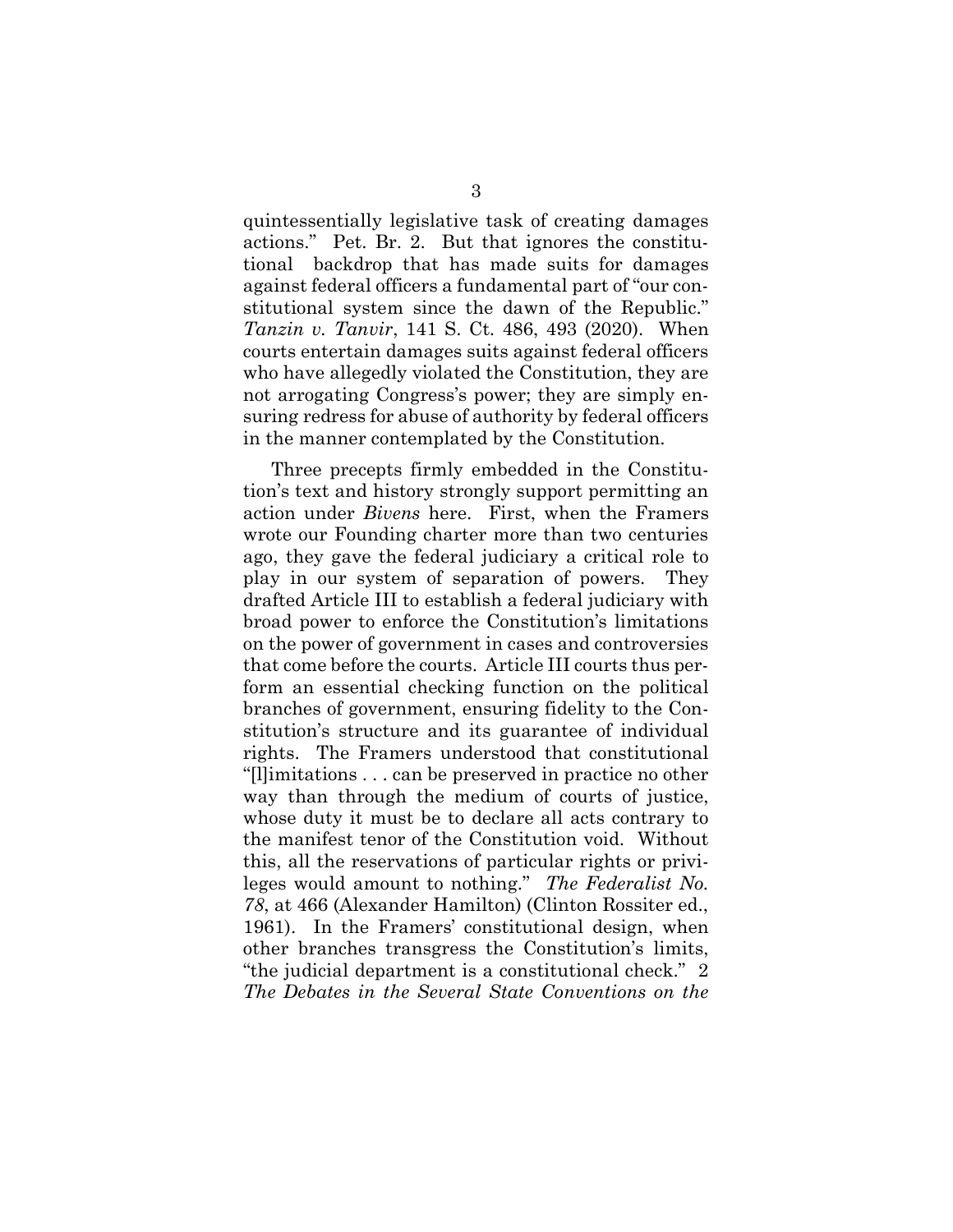Adoption of the Federal Constitution 196 (Jonathan Elliot ed., 1836) [hereinafter *Elliot's Debates*]. *Bivens* enforces this structural constitutional principle.

Second, and related to the first, the Framers wrote Article III to ensure that where there is a legal right, there is also a legal remedy for violation of that right. The Framers wrote the Constitution against the backdrop of English common law traditions, and they understood that legal rights were meaningless without the ability to go to court to obtain a remedy when those rights were violated. As this Court recognized in Marbury v. Madison, 5 U.S. (1 Cranch) 137 (1803), "it is a general and indisputable rule, that where there is a legal right, there is also a legal remedy by suit or action at law, whenever that right is invaded." Id. at 163 (quoting 3 William Blackstone, Commentaries on the Laws of England \*23 (1768)). Marbury affirmed that "[t]he very essence of civil liberty certainly consists in the right of every individual to claim the protection of the laws, whenever he receives an injury." Id.

Third, these fundamental rule-of-law principles have deep roots not only in the text and history of Article III, but also in the history of the Fourth Amendment. "All the major English cases that inspired the Fourth Amendment were civil jury actions" in which juries awarded damages to prevent abuse of power by British law enforcement officers. Akhil Reed Amar, Fourth Amendment First Principles, 107 Harv. L. Rev. 757, 775 (1994). The Founding generation that added the Bill of Rights to the Constitution viewed suits for damages as a critical bulwark against abuse of power by federal officers. As one Anti-Federalist essayist made the point, "no remedy has been yet found equal to the task of deter[r]ing and curbing the insolence of office, but a jury—It has become an invariable maxim of English juries, to give ruinous damages whenever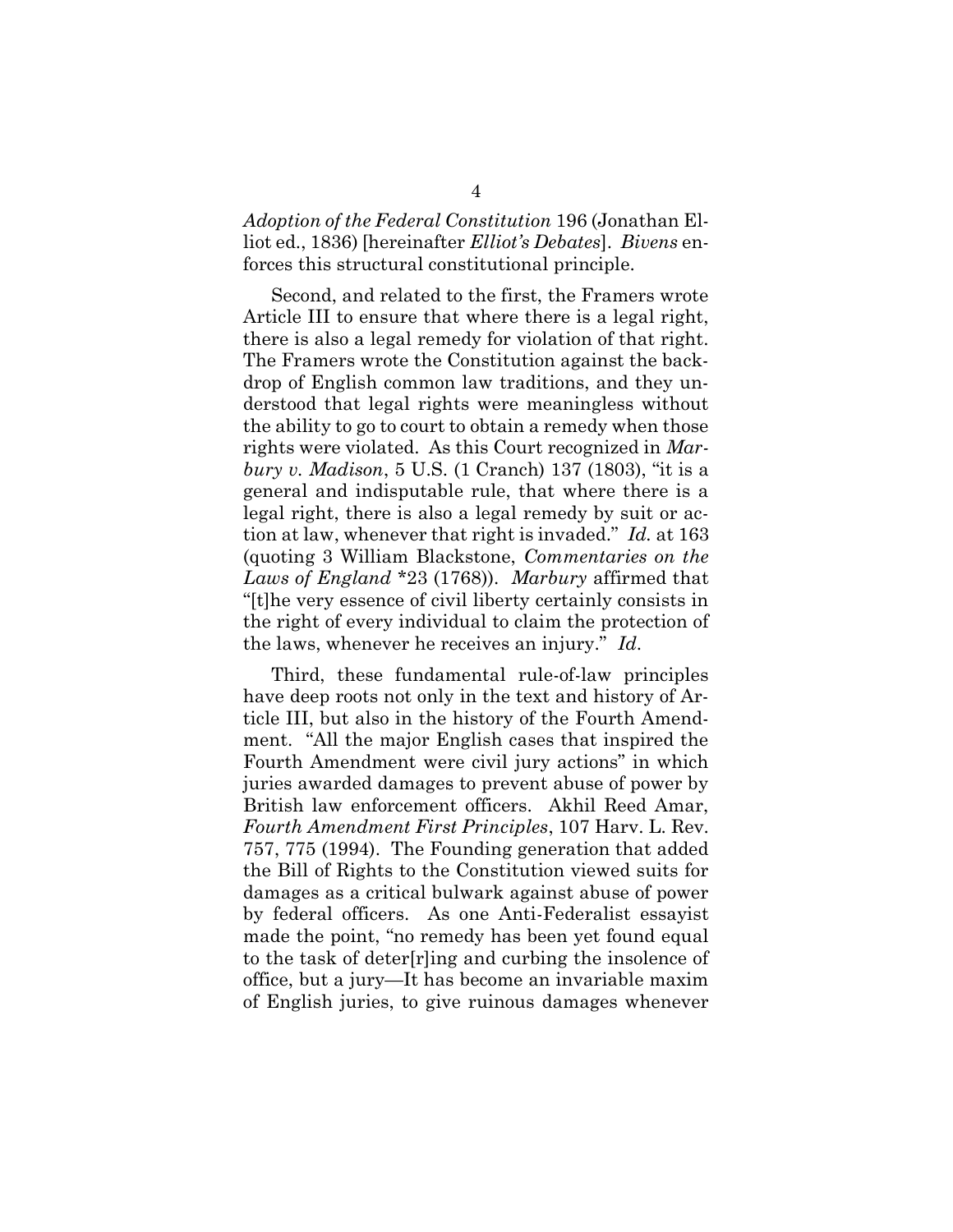an officer has deviated from the rigid letter of the law, or been guilty of any unnecessary act of insolence or oppression  $\ldots$  ." Essays by A Farmer (I), Baltimore Md. Gazette, Feb. 15, 1788, reprinted in 5 The Complete Anti-Federalist 14 (Herbert J. Storing ed., 1981). Thus, the Founding generation adopted the Fourth Amendment against the backdrop of "a going regime of common law and equitable remedies through which government officials could be held accountable for unlawful conduct, including constitutional violations." Richard H. Fallon, Jr., Bidding Farewell to Constitutional Torts, 107 Cal. L. Rev. 933, 942 (2019).

Consistent with each of these deeply embedded principles, this Court in Bivens held that "damages may be obtained for injuries consequent upon a violation of the Fourth Amendment by federal officials," recognizing that "damages have been regarded as the ordinary remedy for an invasion of personal interests in liberty." Bivens, 403 U.S. at 395. Bivens "vindicate[s] the Constitution by allowing some redress for injuries, and it provides instruction and guidance to federal law enforcement officers going forward." Ziglar v. Abbasi, 137 S. Ct. 1843, 1856-57 (2017). Thus, "[t]he settled law of Bivens" is "a fixed principle in the law." Id. at 1857. While this Court has been reluctant to extend Bivens to "any new context or new category of defendants," id. (quoting Corr. Servs. Corp. v. Malesko, 534 U.S. 61, 68 (2001)), this case, like Bivens itself, involves the historic remedy for violation of constitutional guarantees by law enforcement officials—the civil damages remedy affirmed by the Founding generation and applied by the courts throughout our history. As history teaches, in this context, "it is damages or nothing." Bivens, 403 U.S. at 410 (Harlan, J., concurring in the judgment); Tanzin, 141 S. Ct. at 492 (noting the damages may sometimes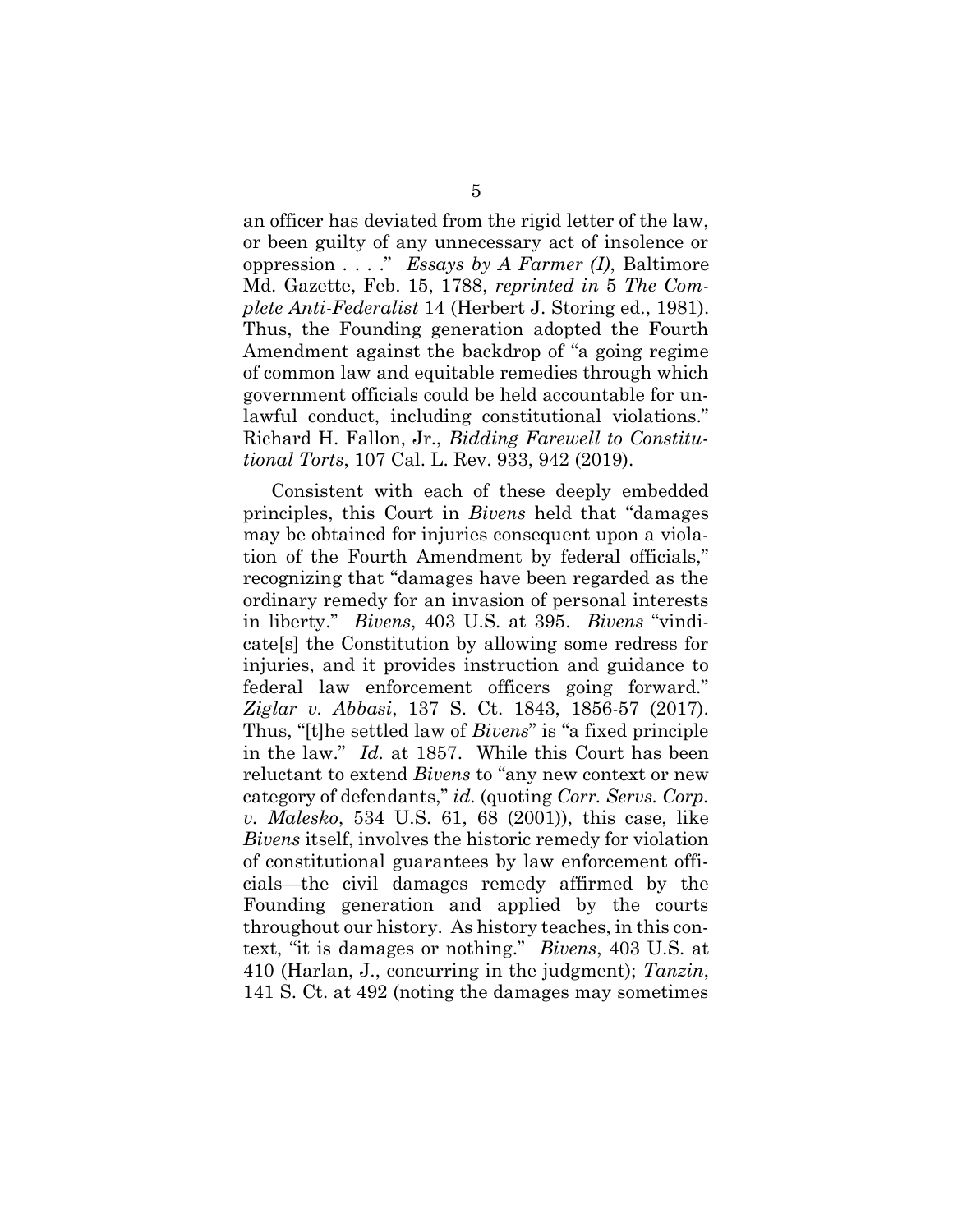be "the only form of relief" that can remedy violations of federal law). The court below was correct to let Boule's suit go forward, and its judgment should be affirmed.

#### ARGUMENT

### I. The Text and History of Article III Give the Federal Courts Broad Judicial Power to Protect Constitutional Rights and Prevent Abuse of Power by the Government.

Article III of the Constitution broadly extends the "judicial Power" to nine categories of cases and controversies, including "all Cases, in Law and Equity, arising under this Constitution, the Laws of the United States, and Treaties made, or which shall be made, under their Authority." U.S. Const. art. III, § 2, cl. 1. Article III's plain language empowers the "judicial department" to "decide all cases of every description, arising under the constitution or laws of the United States," extending to the federal courts the obligation "of deciding every judicial question which grows out of the constitution and laws." Cohens v. Virginia, 19 U.S. (6 Wheat.) 264, 382, 384 (1821).

The Constitution's sweeping grant of judicial power to the newly created federal courts was a direct response to one of the infirmities of the Articles of Confederation, which established a single branch of the federal government and no independent court system. See Akhil Reed Amar, Of Sovereignty and Federalism, 96 Yale L.J. 1425, 1443 (1987) (explaining that Confederation courts were "pitiful creatures of Congress, dependent on its pleasure for their place, tenure, salary, and power"). Under the dysfunctional Articles of Confederation government, individuals could not go to court to enforce federal legal protections, prompting Alexander Hamilton to observe that "[l]aws are a dead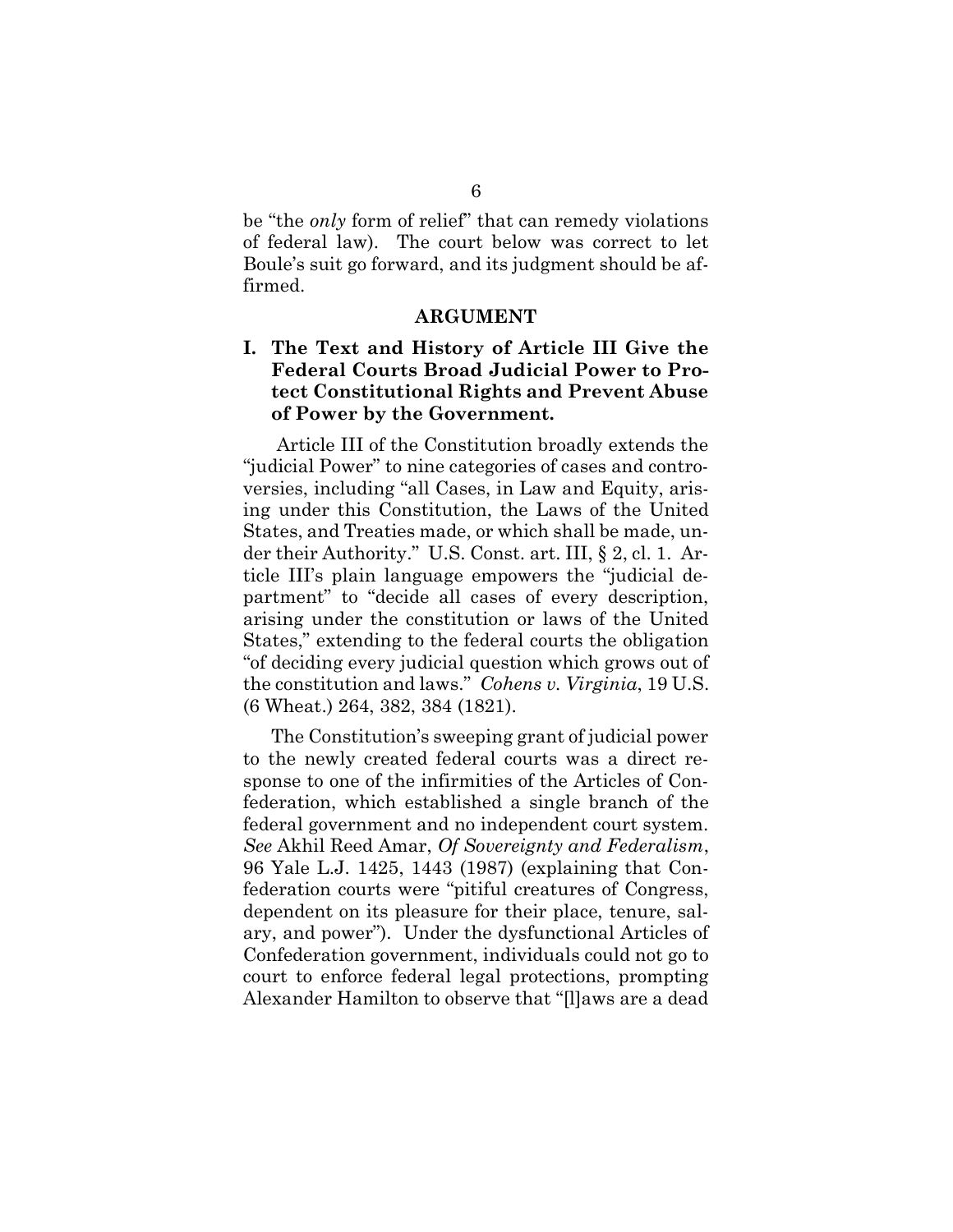letter without courts to expound and define their true meaning and operation." The Federalist No. 22, supra, at 150.

The Framers recognized that "there ought always . . . be a constitutional method of giving efficacy to constitutional provisions. What, for instance, would avail restrictions on the authority of the State legislatures, without some constitutional mode of enforcing the observance of them? . . . No man of sense will believe that such prohibitions would be scrupulously regarded without some effectual power in the government to restrain or correct the infractions of them." The Federalist No. 80, supra, at 475-76 (Alexander Hamilton).

At the Philadelphia Convention, the Framers extensively debated different possible means to ensure compliance with the Constitution. As the Convention unfolded, the Framers chose judicial review as a critical constitutional check designed to preserve liberty and ensure constitutional accountability. While the judiciary would not have "the sword or the purse," The Federalist No. 78, supra, at 465 (Alexander Hamilton), it would have broad powers to enforce constitutional limitations and maintain the rule of law in adjudicating cases and controversies.

Over the course of the Convention, the Framers expanded the jurisdiction of the federal courts to ensure that the Article III judiciary would be "competent to the decision of any question arising out of the Constitution," 4 Elliot's Debates at 156, and federal laws, giving the federal courts the power to decide "all questions arising upon their construction, and in a judicial manner to carry those laws into execution," Luther Martin, The Genuine Information, Delivered to the Legislature of the State of Maryland, Relative to the Proceedings of the General Convention (Nov. 29, 1787), reprinted in 3 Farrand's Records at 220.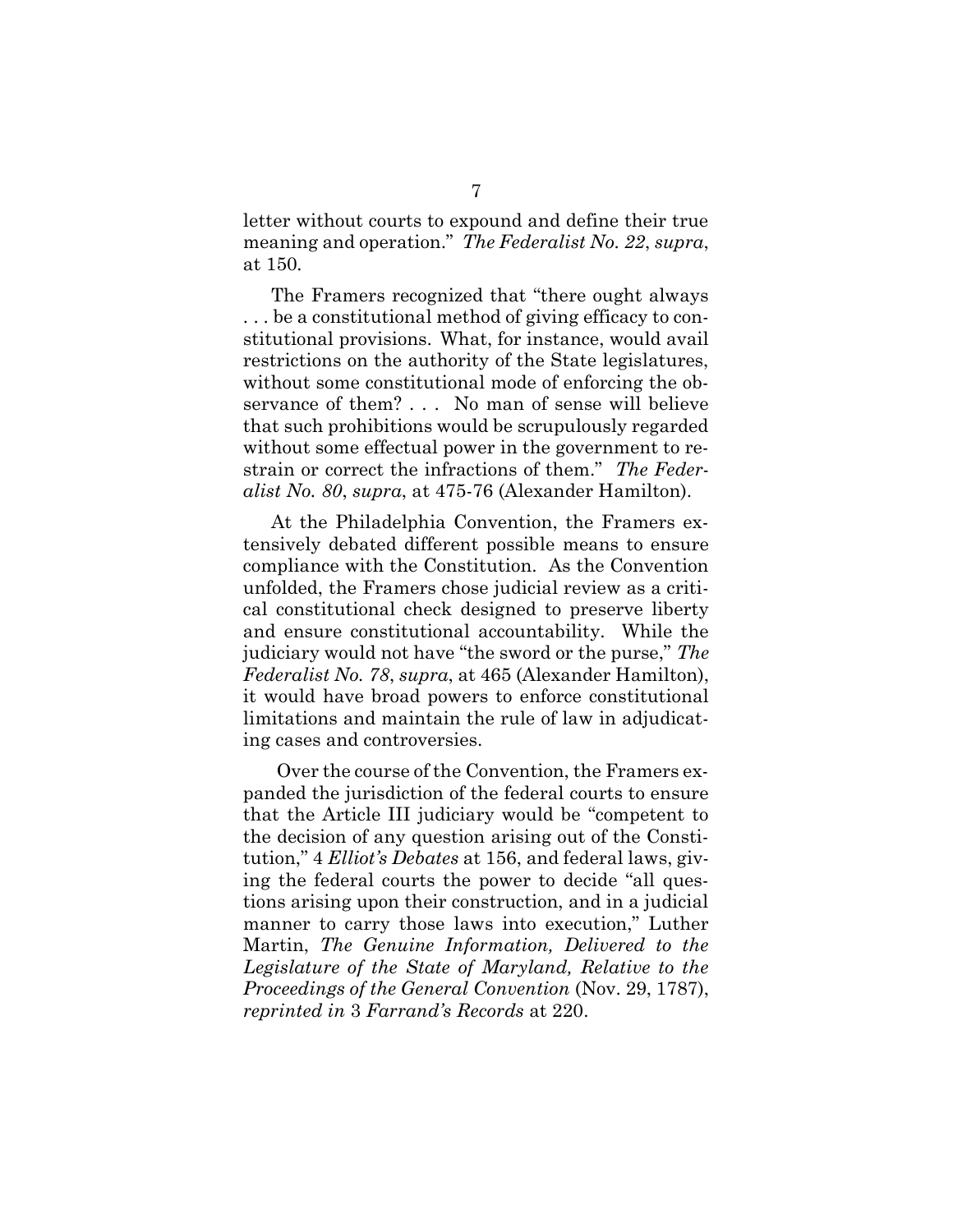In the ensuing debates over ratification of the Constitution, Federalists and Anti-Federalists alike agreed that Article III gave the federal courts broad powers to enforce the Constitution's limits on the power of government. In the state ratifying conventions, supporters of the Constitution repeatedly argued that the judicial branch would provide a critical check on the political branches, guaranteeing individual rights and ensuring compliance with the Constitution's structure.

In the Virginia ratifying convention, John Marshall argued, "[t]o what quarter will you look for protection from an infringement on the Constitution, if you will not give the power to the judiciary? There is no other body that can afford such a protection." 3 Elliot's Debates at 554. James Madison explained the Constitution's "new policy" of submitting constitutional questions to the "judiciary of the United States": "[t]hat causes of a federal nature will arise, will be obvious to every gentleman who will recollect that the states are laid under restrictions, and that the rights of the Union are secured by these restrictions." Id. at 532. In the North Carolina ratifying convention, Richard Dobbs Spaight insisted that "if any man is injured by an officer of the United States, he could get redress by a court of law." 4 id. at 37.

Anti-Federalists complained bitterly about Article III's broad sweep, insisting that "[t]he jurisdiction of all cases arising under the Constitution and the laws of the Union is of stupendous magnitude." 3 id. at 565. But these arguments did not carry the day. Rejecting Anti-Federalist claims that the breadth of judicial power conferred in Article III was too sweeping, the American people ratified the Constitution, giving the newly created federal courts broad judicial power to ensure that "the Constitution should be carried into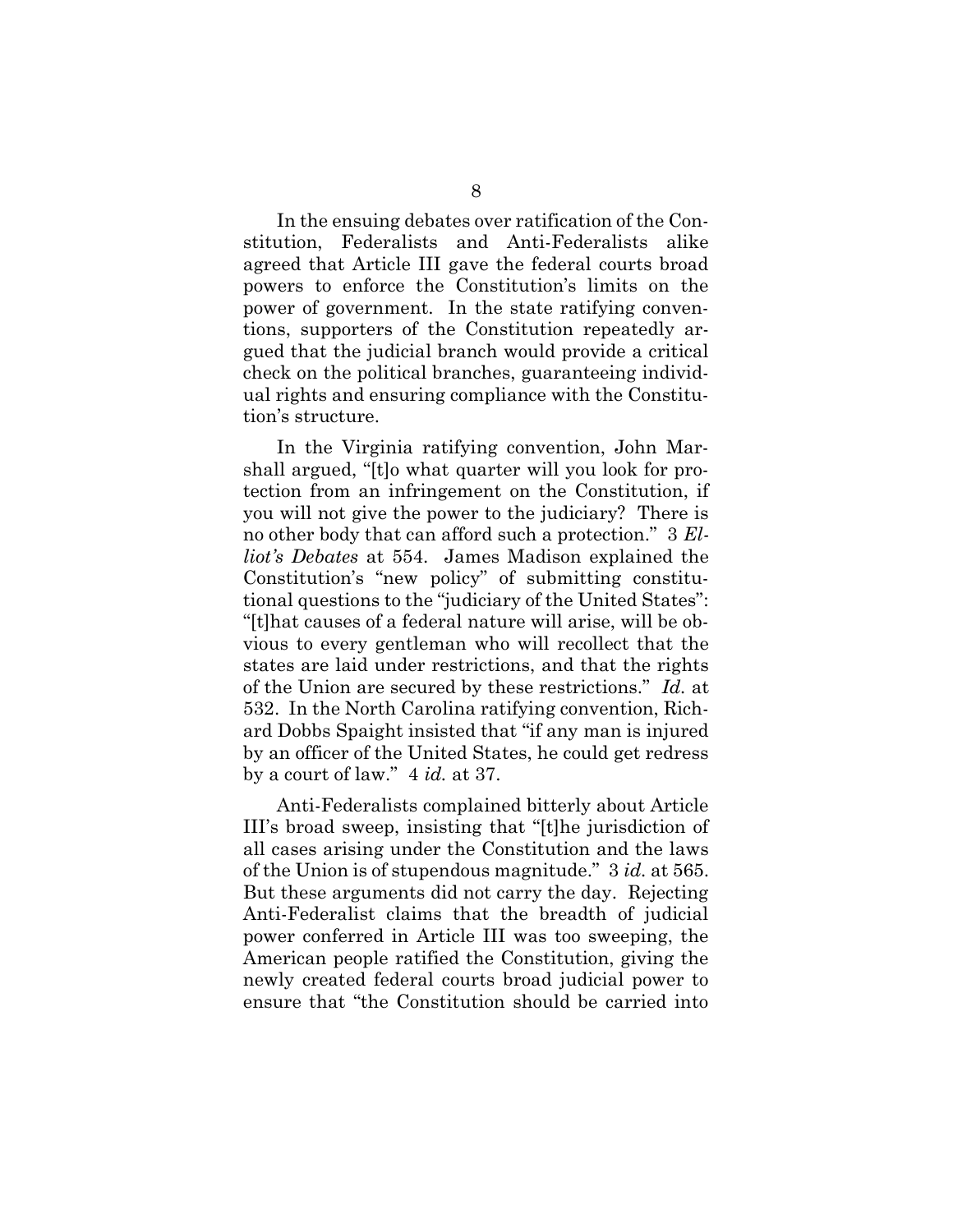effect, that the laws should be executed, justice equally done to all the community, and treaties observed." 4 id. at 160. The American people recognized that "[t]hese ends can only be accomplished by a general, paramount judiciary." Id.

 In 1789, when the Bill of Rights was added to the Constitution, the Framers reaffirmed the role of the federal courts in ensuring that the government would respect constitutional limitations. Introducing the Bill of Rights in Congress, James Madison observed that if it were "incorporated into the constitution, independent tribunals of justice will consider themselves in a peculiar manner the guardians of those rights." 1 Annals of Cong. 457 (1789) (Joseph Gales ed., 1834). "[T]hey will be an impenetrable bulwark against every assumption of power in the legislative or executive," he went on, and "they will be naturally led to resist every encroachment upon rights expressly stipulated for in the constitution by the declaration of rights." Id.

Just as Madison had recognized that "causes of a federal nature" will arise under those provisions of the Constitution in which "states are laid under restrictions," 3 Elliot's Debates at 532, Madison insisted that the federal courts would have the obligation to enforce the rights laid out in the Bill of Rights in cases that came before them. Judicial review was the key to ensuring that the guarantees of the Bill of Rights were not "paper barriers . . . too weak to be worthy of attention," but rather real, enforceable limits on the power of the federal government that would operate "against the majority in favor of the minority." 1 Annals of Cong. 455, 454 (1789).

In creating an independent federal judiciary with the power to enforce constitutional limitations and maintain the rule of law, the Framers incorporated long established common law principles that allowed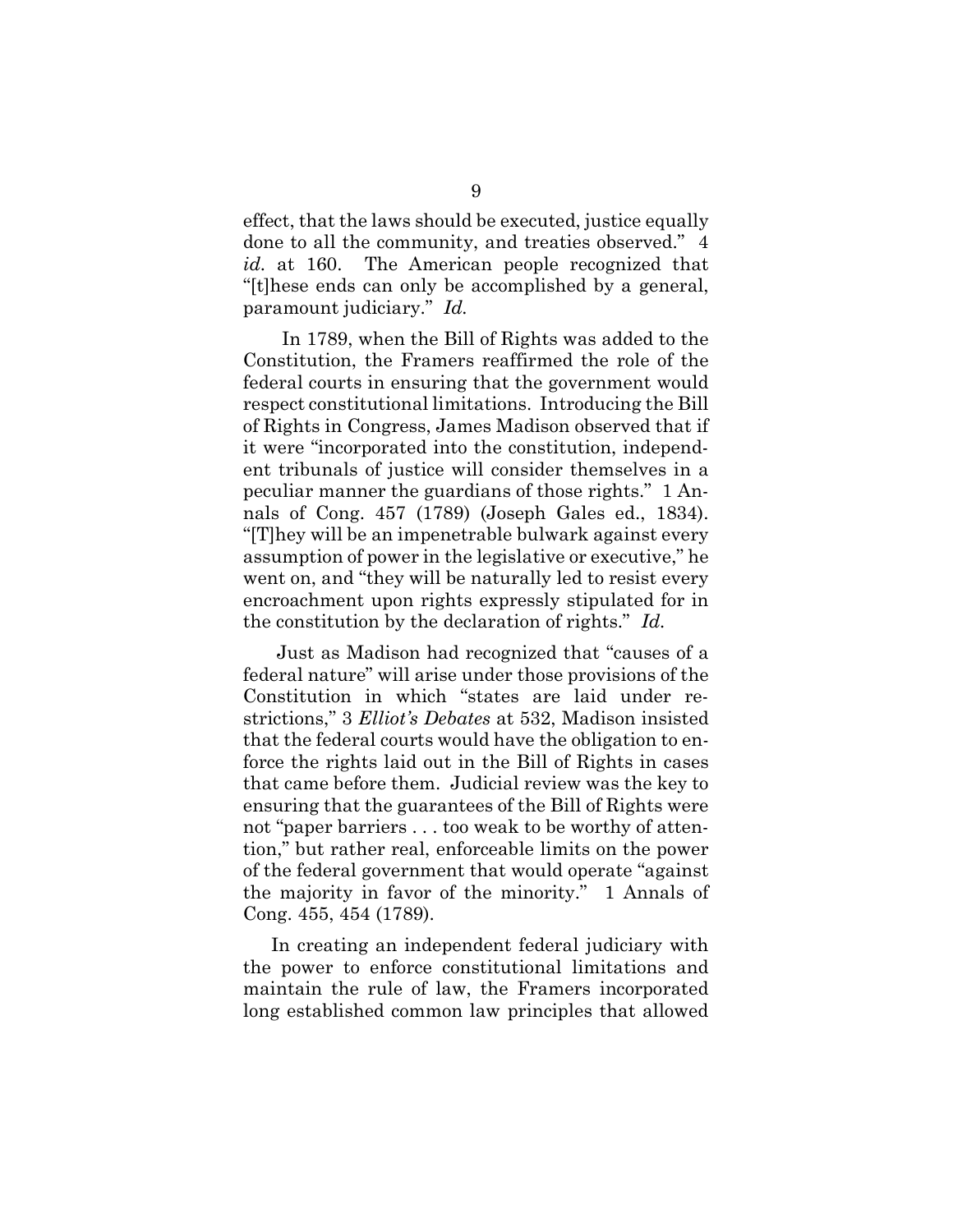courts to vindicate individual rights and enforce the rule of law, as the next Section discusses.

### II. The Framers Wrote Article III to Ensure that Where There Is a Legal Right, There Is a Legal Remedy for Infringement of that Right.

The Constitution was written, debated, and ratified against a legal backdrop that ensured that federal officers could be held accountable for violating constitutionally guaranteed rights. See Andrew Kent, Lessons for Bivens and Qualified Immunity Debates From Nineteenth-Century Damages Litigation Against Federal Officers, 96 Notre Dame L. Rev. 1755, 1758 (2021) ("[T]he Framers and ratifiers of the Constitution in 1787–88 expected that common law or general law would supply forms of action to contest many kinds of misconduct by federal officers."); Fallon, supra, at 942- 43 ("When harmed by official misconduct at the dawn of constitutional history, aggrieved parties could normally seek redress by invoking forms of action available at common law and in equity that included suits against governmental officials under ordinary tort law."). The Framers, who recognized that legal rights are meaningless if individuals lack the ability to go to court to obtain a remedy when a right is violated, wrote Article III to ensure that such legal remedies would be available under the new constitutional structure they were creating.

Steeped in the writings of Sir William Blackstone, the Framers understood that rights and remedies must go hand in hand if courts are to play their essential role in the Constitution's system of separation of powers: expounding the law and vindicating individual liberty. See The Federalist No. 43, supra, at 274 (James Madison) ("[A] right implies a remedy."). As Blackstone had written, it was a "general and indisputable rule, that where there is a legal right, there is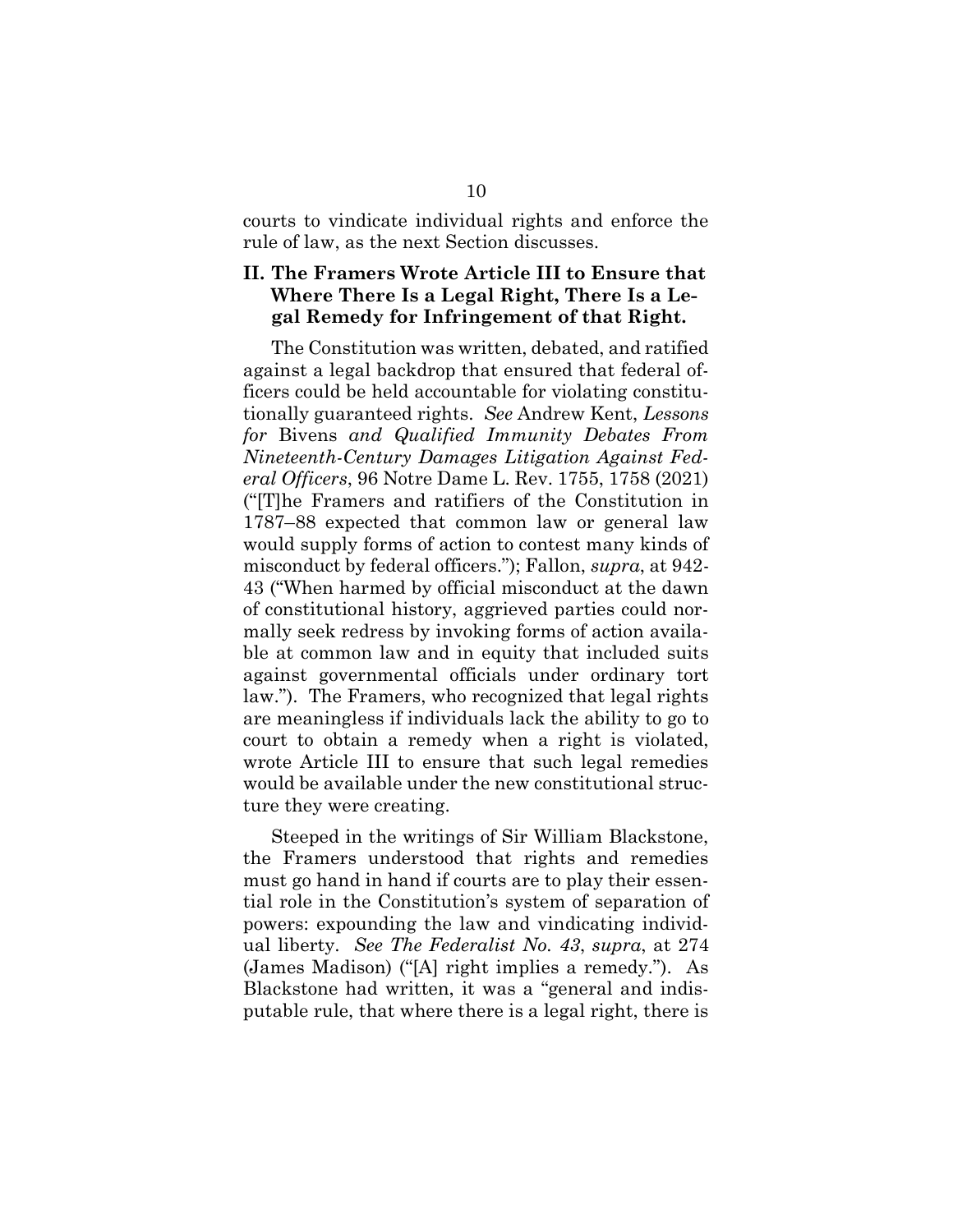also a legal remedy, by suit or action at law, whenever that right is invaded." 3 William Blackstone, Commentaries on the Laws of England \*23 (1768). "[I]n vain would rights be declared, in vain directed to be observed," Blackstone explained, "if there were no method of recovering and asserting those rights, when wrongfully withheld or invaded. This is what we mean properly, when we speak of the protection of the law." 1 id. at 56; see Spokeo, Inc. v. Robins, 136 S. Ct. 1540, 1551 (2016) (Thomas, J., concurring) ("Historically, common-law courts possessed broad power to adjudicate suits involving the alleged violation of private rights, even when plaintiffs alleged only the violation of those rights and nothing more."); Transunion LLC v. Ramirez, 141 S. Ct. 2190, 2218 (2021) (Thomas, J., dissenting) (observing that "[t]he principle that the violation of an individual right gives rise to an actionable harm was widespread at the founding").

These fundamental rule-of-law values were affirmed by a number of Founding-era state constitutions, which explicitly guaranteed redress for violations of legal rights. For example, the Massachusetts Constitution of 1780 provided that "[e]very subject . . . ought to find a certain remedy, by having recourse to the laws, for all injuries or wrongs which he may receive in his person, property, or character." Mass. Const. of 1780, art. XI. It then further elaborated on that principle, providing that "[h]e ought to obtain right and justice freely, and without being obliged to purchase it; completely, and without any denial; promptly, and without delay, conformably to the laws." Id. Other state constitutions used similar formulations to protect the right of individuals to seek redress in the courts for violations of their legal rights. See, e.g., Md. Const. of 1776, art. XVII; N.H. Const. of 1784, art. XIV; Vt. Const. of 1786, ch. 1, para. 4; Pa.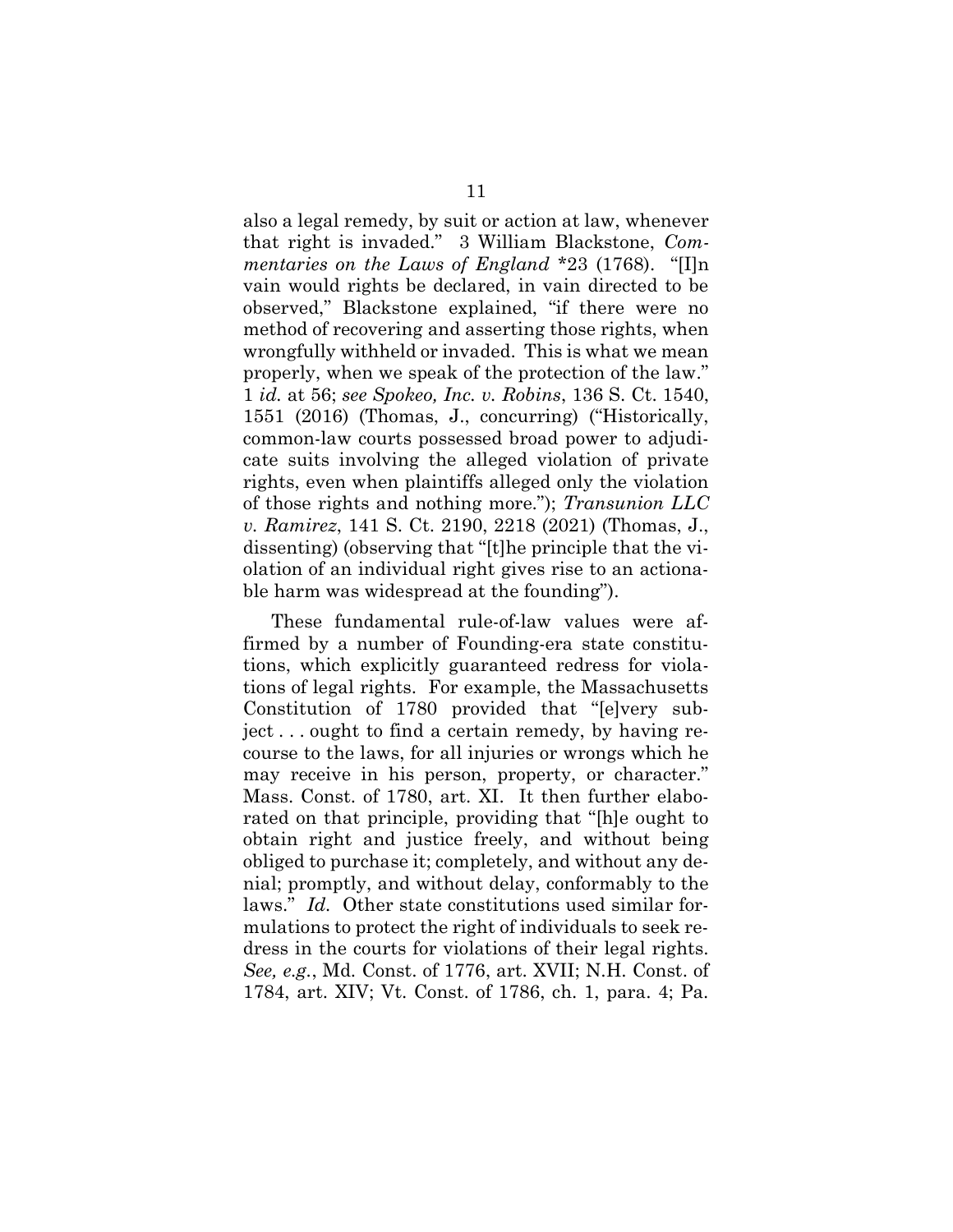Const. of 1790, art. IX, § 11; Del. Const. of 1792, art. I, § 9; Ky. Const. of 1792, art. XII, § 13; Tenn. Const. of 1796, art. XI, § 17.

In Marbury v. Madison, Chief Justice Marshall recognized that the U.S. Constitution secured these fundamental rule-of-law principles. As he explained it, under Article III, the "province of the court is, solely, to decide on the rights of individuals," and he invoked Blackstone's discussion of common law principles that ensure that "'every right, when withheld, must have a remedy, and every injury its proper redress." Mar $bury, 5$  U.S. at 170, 163 (quoting 3 Blackstone, supra, at \*109). As Marbury observed, a broad understanding of the individual's right to go to court to redress violations of personal rights was necessary to ensure "[t]he very essence of civil liberty"—"the right of every individual to claim the protection of the laws, whenever he receives an injury"—and ensure our Constitution's promise of a "government of laws, and not of men." Id. at 163.

"From the earliest years of the Republic, the Court has recognized the power of the Judiciary to award appropriate remedies to redress injuries actionable in federal court," Franklin v. Gwinnett Cty. Pub. Sch., 503 U.S. 60, 66 (1992), beginning with Marbury. In Marbury, it did not matter that federal law did not grant an express right of action to Marbury, or even that "the mandamus, now moved for, is not for the performance of an act expressly enjoined by statute." 5 U.S. at 172. Because the refusal to deliver the commission violated his individual right to the office, Marbury had "a right to resort to the laws of his country for a remedy." Id. at 166; id. at 165 (explaining that such suits are "examinable in a court of justice"). For more than two centuries, the "historic judicial authority to award appropriate relief . . . has been thought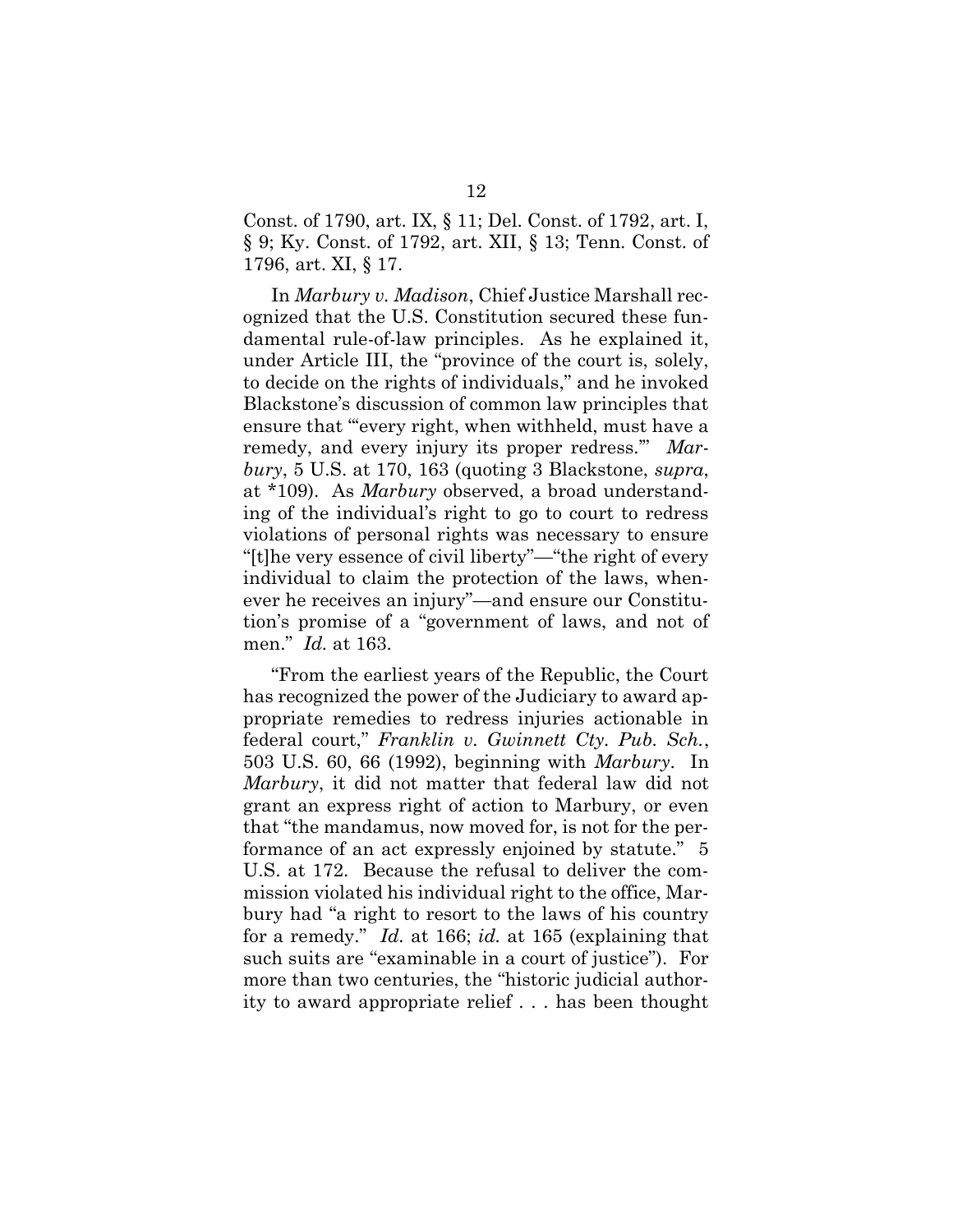necessary to provide an important safeguard against abuses of legislative and executive power . . . as well as to ensure an independent Judiciary." Franklin, 503 U.S. at 74; see Martin v. Hunter's Lessee, 14 U.S. (1 Wheat.) 304, 350 (1816) (rejecting a construction of Article III that "would, in many cases," result in "rights without corresponding remedies"); *Kendall v. United* States ex rel. Stokes, 37 U.S. (12 Pet.) 524, 624 (1838) (explaining that it would be a "monstrous absurdity in a well organized government, that there should be no remedy, although a clear and undeniable right should be shown to exist").

The Framers' linkage of rights and remedies is evident not only in Article III, but also in the text and history of the Fourth Amendment. As the next Section shows, the Founding generation enshrined in the Constitution a broad guarantee of freedom from unreasonable searches and seizures against the backdrop of landmark English cases in which juries awarded damages in civil suits to check abuse of authority by the Crown. The historical record makes clear that the Founding generation viewed civil damage suits against federal law enforcement officers as essential to checking abuses of power.

### III. The Framers of the Fourth Amendment Viewed Civil Damage Suits Against Government Officers as a Critical Bulwark Against Government Overreach.

The Founding generation "crafted the Fourth Amendment as a 'response to the reviled general warrants and writs of assistance of the colonial era, which allowed British officers to rummage through homes in an unrestrained search for evidence of criminal activity.'" Carpenter v. United States, 138 S. Ct. 2206, 2213 (2018) (quoting Riley v. California, 573 U.S. 373, 403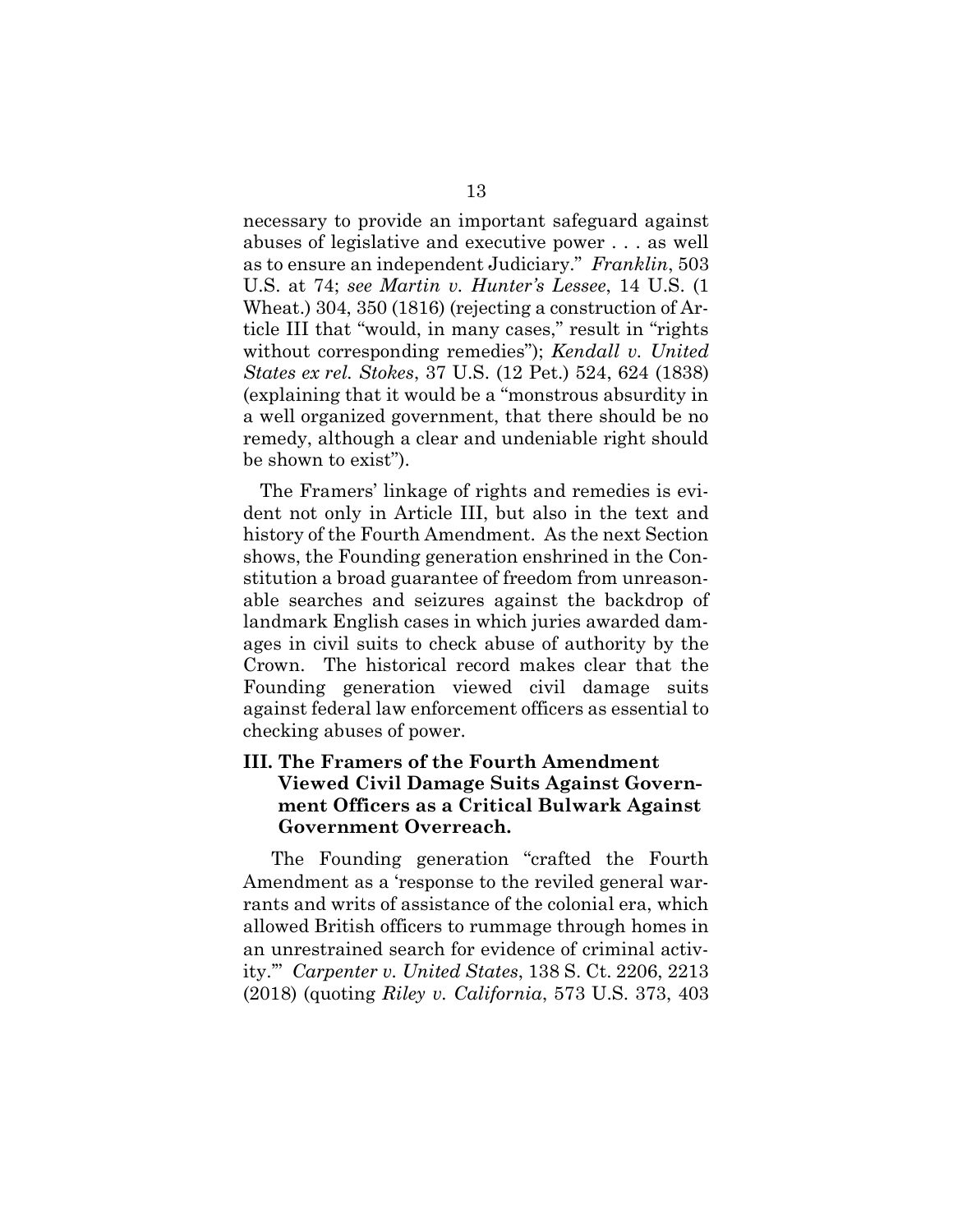(2014) (quotation marks omitted)). The Framers viewed these indiscriminate searches as "'the worst instrument of arbitrary power' . . . because they placed 'the liberty of every man in the hands of every petty officer.'" Stanford v. Texas, 379 U.S. 476, 481 (1965) (quoting Boyd v. United States, 116 U.S. 616, 625 (1886)). As the history of the Fourth Amendment shows, the Framers viewed civil damage actions—the very kind of suits cognizable under Bivens—as a critical check on abuse of power by the government.

The Framers' understanding of the guarantee against unreasonable searches and seizures was shaped by a host of foundational English cases decided in the 1760s, see Wilkes v. Wood, 19 How. St. Tr. 1153 (C.P. 1763); Huckle v. Money, 95 Eng. Rep. 768 (K.B. 1763); Entick v. Carrington, 19 How. St. Tr. 1029 (C.P. 1765); Leach v. Money, 19 How. St. Tr. 1001 (K.B. 1765), in which juries awarded tort damages to individuals whose homes were invaded or whose papers were searched by the King's officers. These cases, all growing out of warrants issued in response to the publication of the North Briton No. 45, a pamphlet critical of the King, put center stage the role of the jury in awarding damages and limiting abuse of power by the government.

As an attorney argued in Wilkes, the most prominent of these cases, "the constitution of our country had been so fatally wounded, that it called aloud for the redress of a jury of Englishmen." Wilkes, 19 How. St. Tr. at 1154. The jury, he argued, should perform its role of "instructing those great officers in their duty, and that they (the jury) would now erect a great sea mark, by which our state pilots might avoid, for the future, those rocks upon which they now lay shipwrecked." Id. at 1155. The jury's award of £4,000 in damages, "roughly equivalent to £500,000 today,"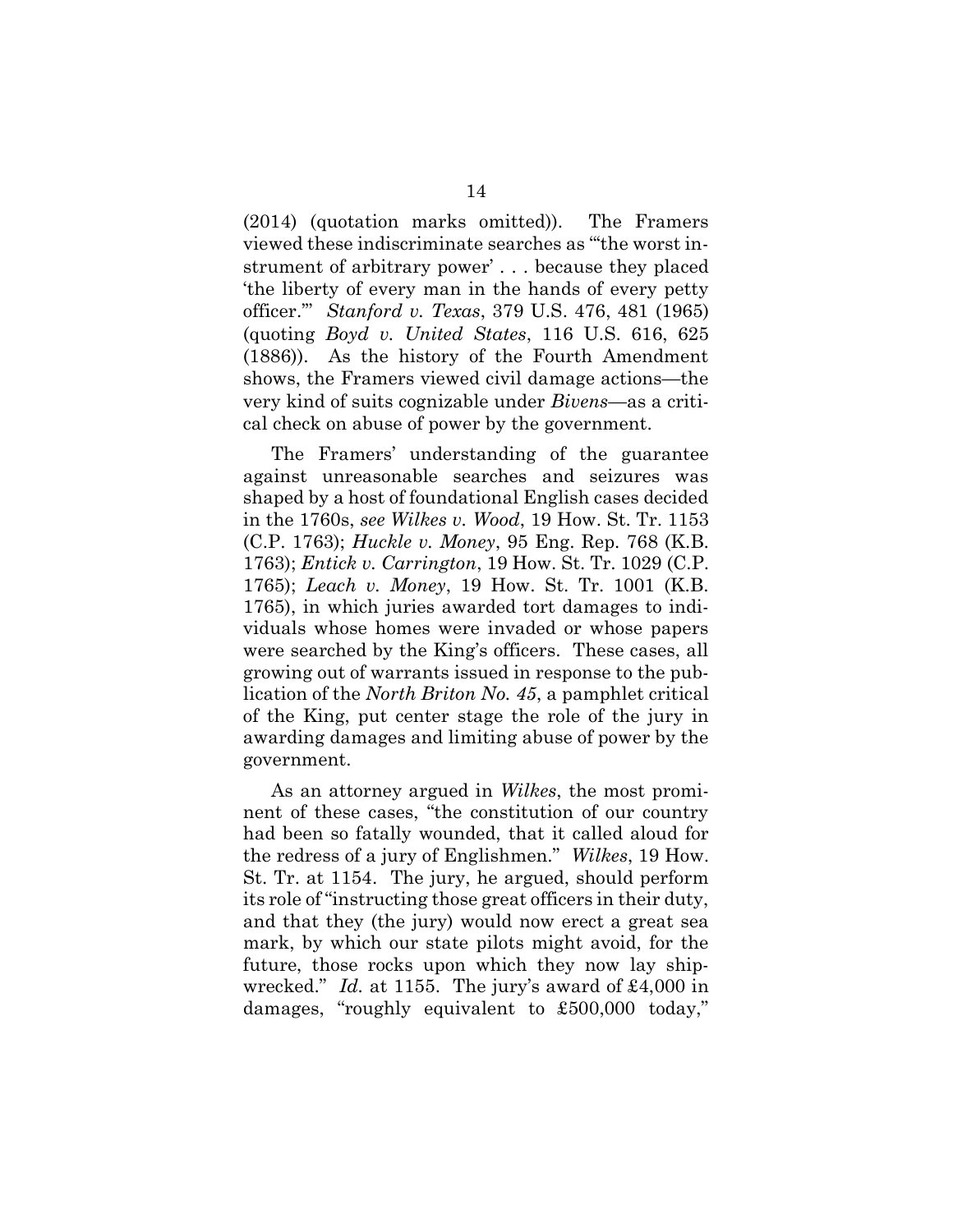vindicated these arguments. See Hon. M. Blane Michael, Reading the Fourth Amendment: Guidance from the Mischief That Gave It Birth, 85 N.Y.U. L. Rev. 905, 910 (2010).

Wilkes and other cases like it demonstrated to the Framers that civil actions for damages were an essential method of protecting individual liberty and limiting abuse of power, preventing "the secret cabinets and bureaus of every subject in this kingdom [from] be[ing] thrown open to the search and inspection of a messenger, whenever the secretary of state shall think fit." Entick, 19 How. St. Tr. at 1063. Time and again, the British courts rejected the use of general warrants to immunize officers from liability as "totally subversive of the liberty of the subject," Wilkes, 19 How. St. Tr. at 1167, instead upholding damage awards that, in some cases, were quite substantial. See Amar, Fourth Amendment First Principles, supra, at 797 ("As civil plaintiffs, John Wilkes and company . . . had recovered a King's ransom from civil juries to teach arrogant officialdom a lesson and to deter future abuse."); George C. Thomas III, Stumbling Toward History: The Framers' Search and Seizure World, 43 Tex. Tech. L. Rev. 199, 215 (2010) ("[T]ort law brought the king, his ministers, and his secretary of state to their knees.").

In *Wilkes*, for example, the court specifically affirmed the power of the jury to award damages "not only as a satisfaction to the injured person, but likewise as a punishment to the guilty, to deter from any such proceeding for the future." 19 How. St. Tr. at 1167; see Huckle, 95 Eng. Rep. at 769 (upholding jury's award of "exemplary damages" in light of the "great point of law touching the liberty of the subject" and the Crown's "exercising arbitrary power, violating Magna Charta, and attempting to destroy the liberty of the kingdom").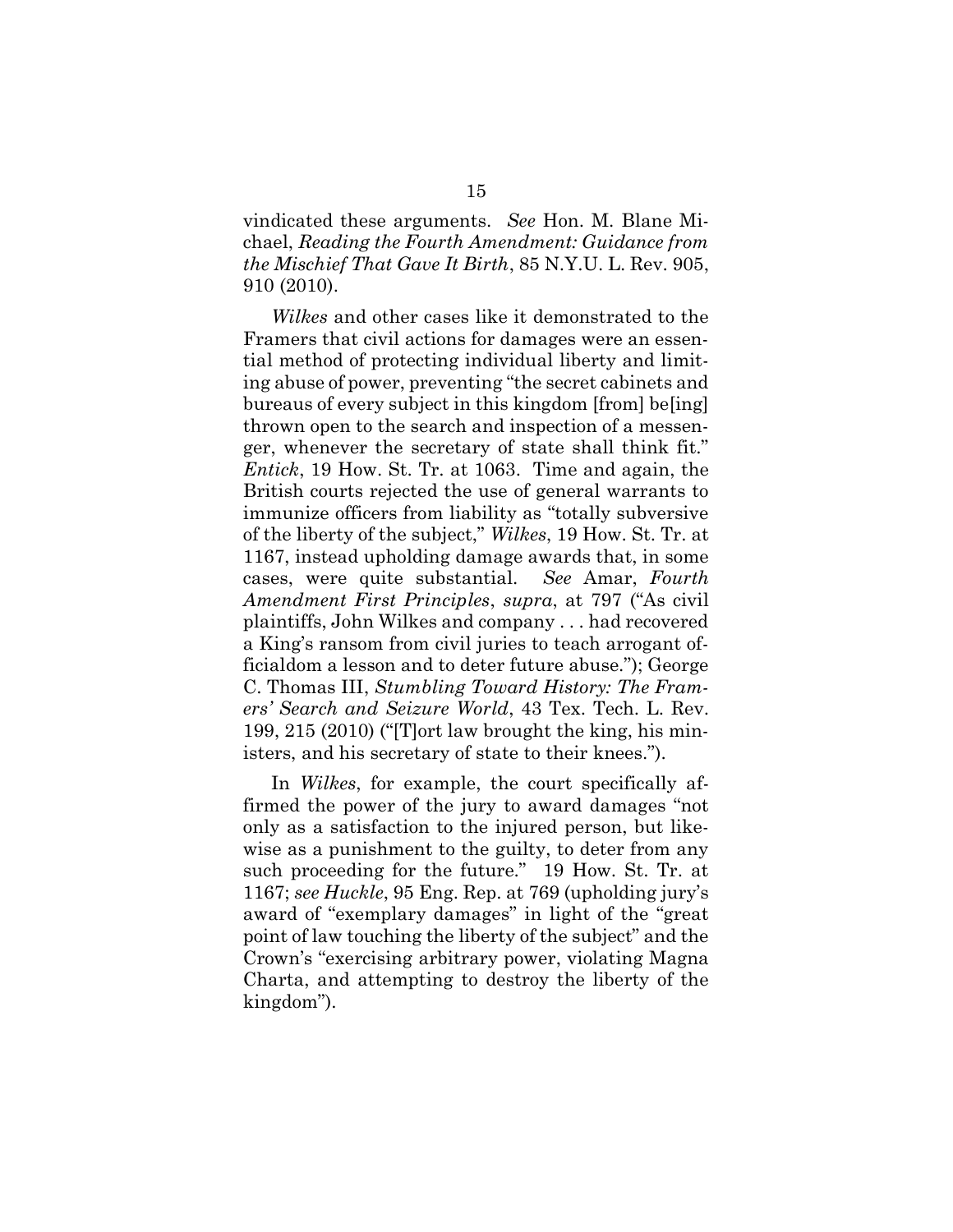Wilkes, as well as other cases, were widely covered in American newspapers, and "the reaction of the colonial press to that controversy was intense, prolonged, and overwhelmingly sympathetic to Wilkes." William J. Cuddihy, The Fourth Amendment: Origins and Original Meaning 602–1791, at 538 (2009). As this Court observed in Boyd, "every American statesman, during our revolutionary period and formative period as a nation, was undoubtedly familiar" with these "landmarks of English liberty," Boyd, 116 U.S. at 626, which had a powerful effect on the framing of the Fourth Amendment, see Michael, supra, at 906 ("The early mischief—the British Crown's unbridled power of search—is at the center of the rich history that led to the adoption of the Fourth Amendment.").

The failure to include a Bill of Rights in the original Constitution launched an avalanche of criticism, as many insisted that the Constitution was deficient without guarantees for substantive fundamental rights essential to liberty, including rights of personal security. Anti-Federalists lamented that without a Bill of Rights, "any man may be seized, any property may be taken, in the most arbitrary manner, without any evidence or reason. Every thing the most sacred may be searched and ransacked by the strong hand of power." 3 Elliot's Debates at 588; see Maryland v. King, 569 U.S. 435, 467 (2013) (Scalia, J., dissenting). They feared that "[t]he officers of Congress may come on you now, fortified with all the terrors of paramount federal authority." 3 Elliot's Debates at 448. Those who fought to add the Fourth Amendment to the Constitution emphasized, in line with Wilkes, the role of the courts in checking governmental abuse by law enforcement officers. Civil damage actions, they understood, were critical to prevent abuse of power by officers of the federal government. "To Americans, one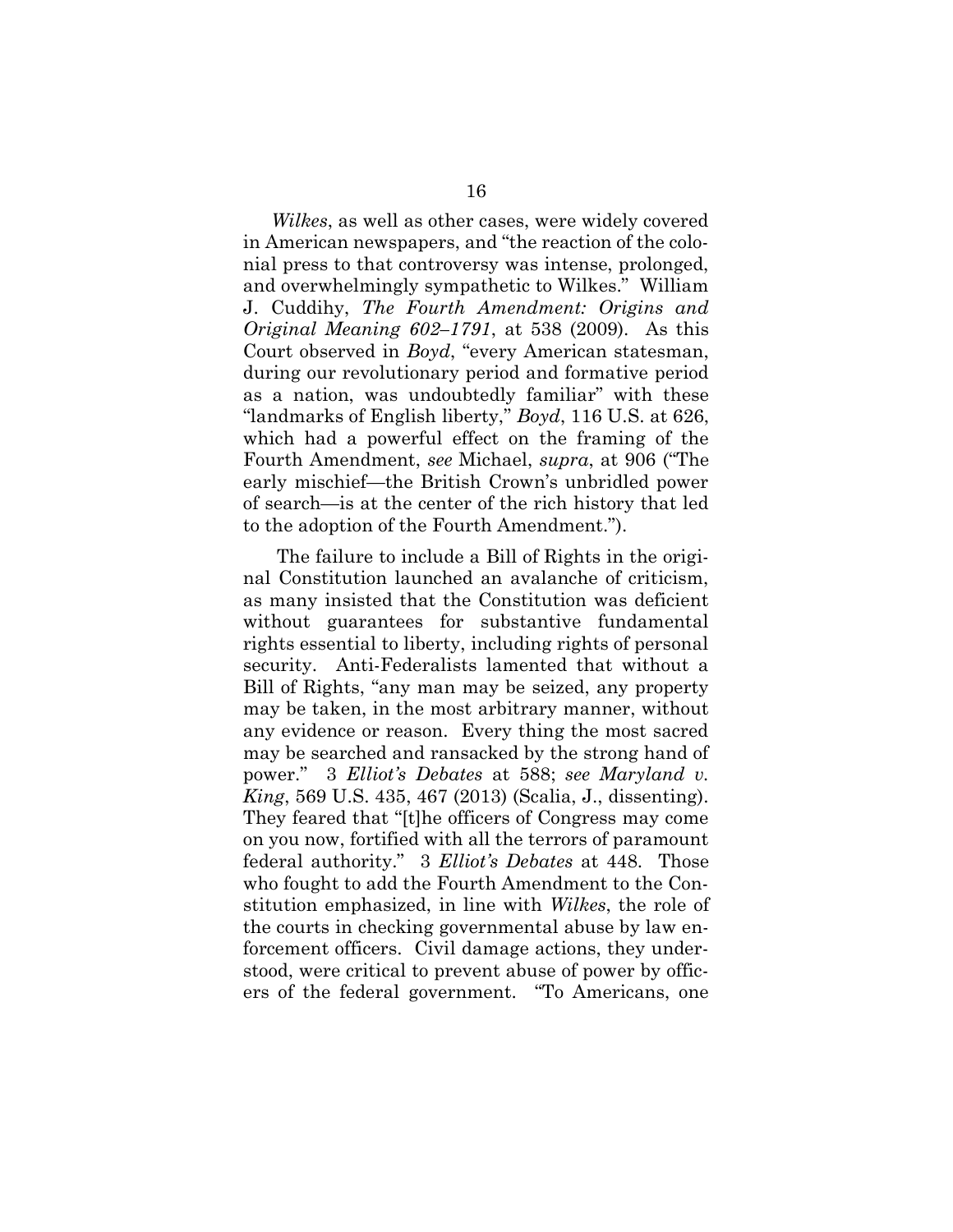lesson of the Wilkes Cases was that juries could avert outrageous searches by subjecting those responsible to exemplary, financial damage." Cuddihy, supra, at 760.

 Proponents of the Bill of Rights consistently emphasized the role of, and the need for, civil damage remedies to curb the unbridled discretion of federal officers. For example, a Maryland Anti-Federalist essayist, writing under the name of "A Farmer," insisted on the constitutional checking function performed by civil damages remedies, referring to the role juries had played in the Wilkes case. "[N]o remedy has been yet found equal to the task of deter[r]ing and curbing the insolence of office, but a jury" because "[i]t has become an invariable maxim of English juries, to give ruinous damages whenever an officer has deviated from the rigid letter of the law, or been guilty of an unnecessary act of insolence or oppression." Essays by A Farmer (I), Baltimore Md. Gazette, Feb. 15, 1788, reprinted in 5 The Complete Anti-Federalist, supra, at 14. Likewise, Marylander Luther Martin emphasized that "jury trials"—which he called "the surest barrier against arbitrary power, and the palladium of liberty"—were "most essential for our liberty . . . in every case . . . between governments and its officers on the one part, and the subject or citizen on the other." Martin, supra, in 3 Farrand's Records at 221-22 (emphasis omitted). To the Founding generation, "the right to trial by jury" was "'the heart and lungs, the mainspring and the center wheel' of our liberties, without which 'the body must die; the watch must run down; the government must become arbitrary.'" United States v. Haymond, 139 S. Ct. 2369, 2375 (2019) (opinion of Gorsuch, J.) (quoting Letter from Clarendon to W. Pym (Jan. 27, 1766), in 1 Papers of John Adams 169 (R. Taylor ed., 1977)).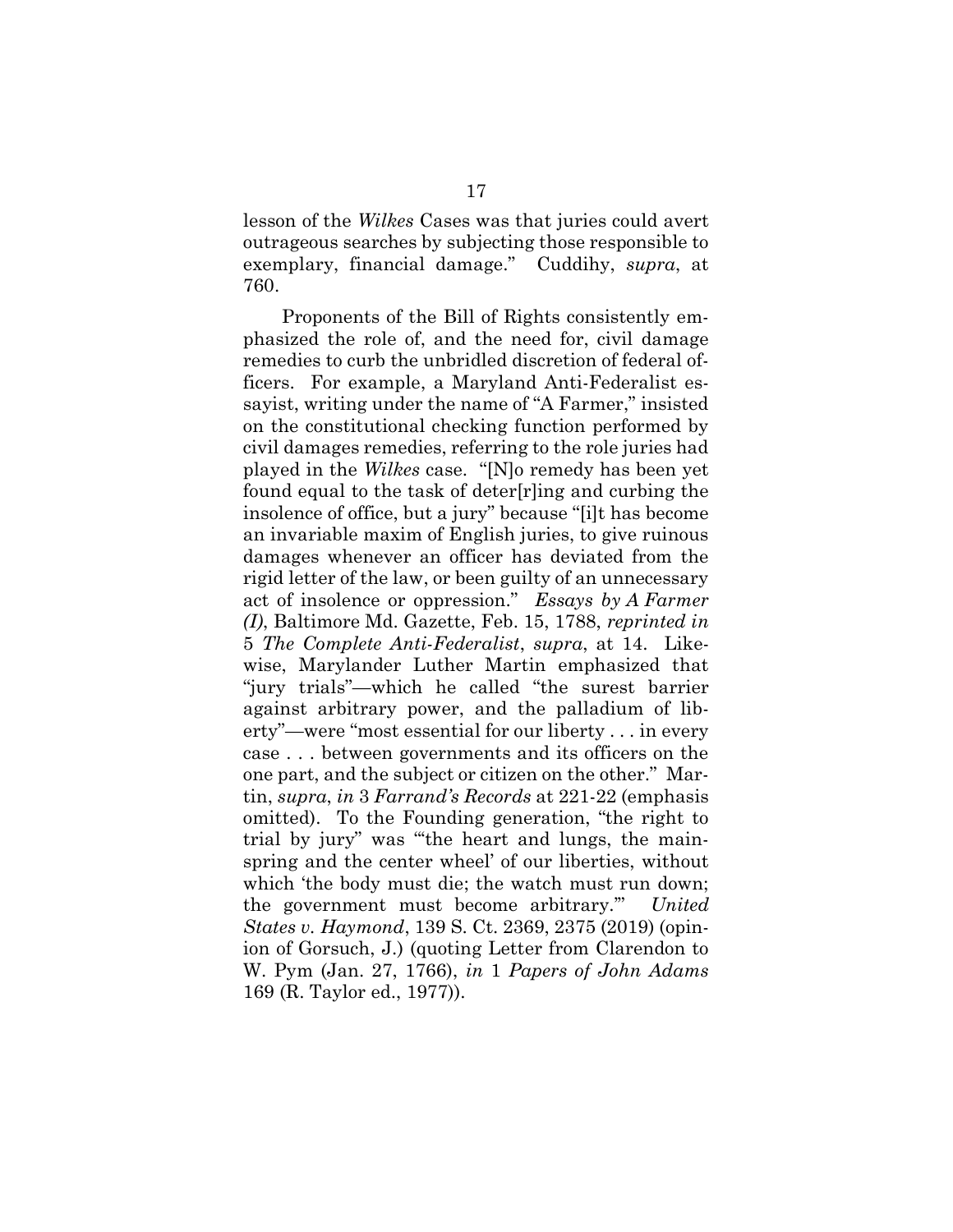Elsewhere, too, Anti-Federalists highlighted the need for civil damage remedies to prevent abuse of government power. During debates in Pennsylvania in 1787, one Anti-Federalist writer argued that if "a constable, having a warrant to search for stolen goods, pulled down the clothes of a bed in which there was a woman, and searched under her shift . . . a trial by jury would be our safest resource" because "heavy damages would at once punish the offender, and deter others from committing the same." Essay of A Democratic Federalist, Penn. Herald, Oct. 17, 1787, reprinted in 3 The Complete Anti-Federalist, supra, at 61. Likewise, in Massachusetts, the essayist Hampden insisted that "without [a jury], in civil actions, no relief can be had against the High Officers of State, for abuse of private citizens." Essays by Hampden, Mass. Centinel, Feb. 2, 1788, reprinted in 4 The Complete Anti-Federalist, supra, at 200.

These arguments carried the day, and the Bill of Rights was added to the Constitution, establishing broad protections "indispensable to the full enjoyment of the rights of personal security, personal liberty, and private property." 3 Joseph Story, Commentaries on the Constitution of the United States § 1895, at 748 (1833). As this history shows, the Framers expected the courts to be an "impenetrable bulwark against every assumption of power in the legislative or executive" and to "resist every encroachment upon [fundamental] rights," 1 Annals of Cong. 457 (1789), using the time-honored tool of civil damages to prevent individuals from being subject to "all the terrors of paramount federal authority," 3 Elliot's Debates at 448.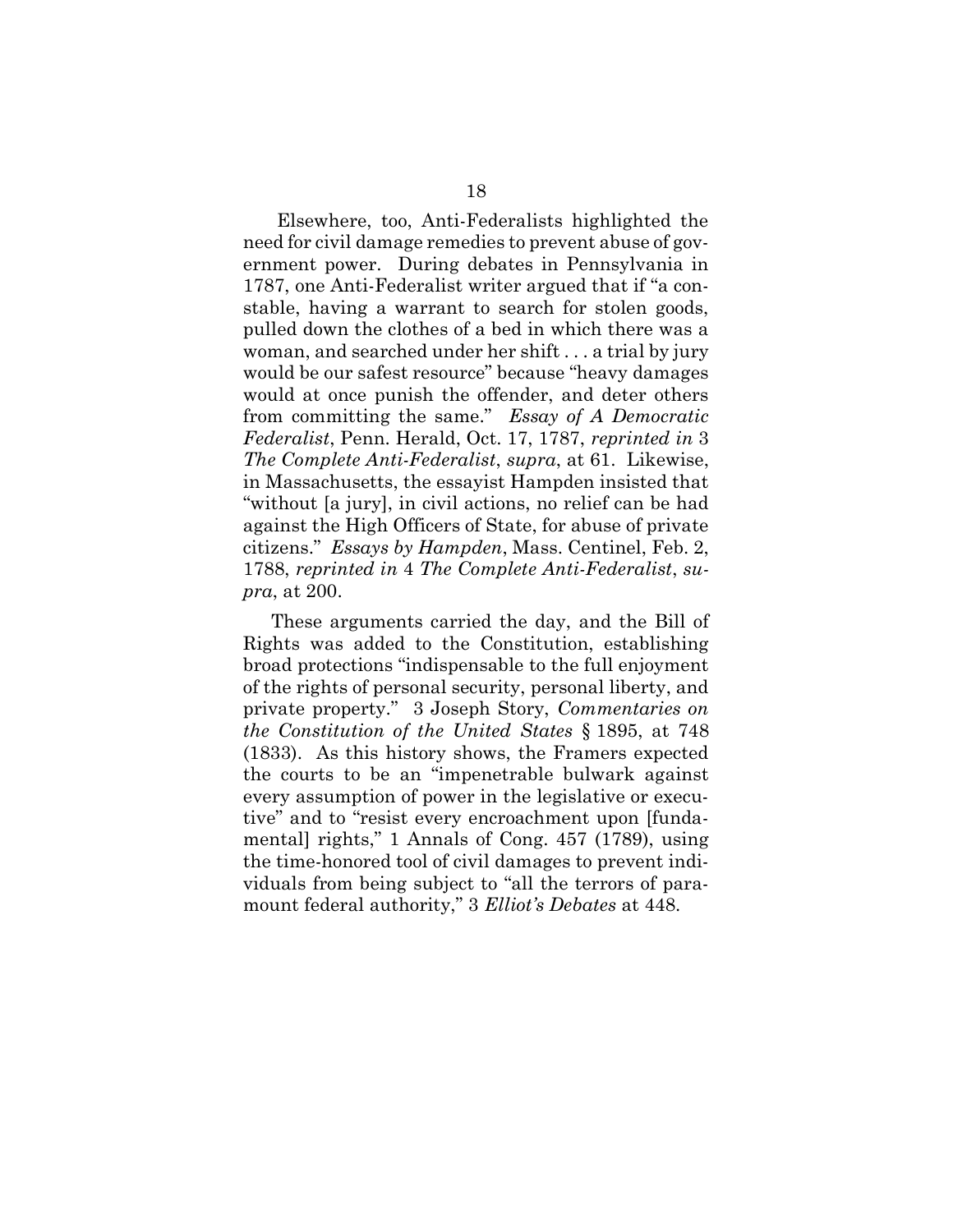### IV. Courts in the Founding Generation Vindicated Fundamental Rights by Granting Damages Remedies in Common Law Tort Suits.

Consistent with this history, Americans courts of the early Republic vindicated constitutional rights through common law tort actions, such as trespass and malicious prosecution. As this Court recently observed, "[i]n the early Republic, 'an array of writs . . . allowed individuals to test the legality of government conduct by filing suit against government officials' for money damages 'payable by the officer.' These common law causes of action remained available through the 19th century and into the 20th." Tanzin, 141 S. Ct. at 491 (quoting James E. Pfander & Jonathan L. Hunt, Public Wrongs and Private Bills: Indemnification and Government Accountability in the Early Republic, 85 N.Y.U. L. Rev. 1862, 1871-75 (2010)); see Ann Woolhandler, Patterns of Official Immunity and Accountability, 37 Case W. Res. L. Rev. 396, 399 (1987) ("The predominant method of suing officers in the early nineteenth century was an allegation of common law harm, particularly a physical trespass. The issue of whether the action was authorized by existing statutory or constitutional law was introduced by way of a defense and reply when the officer pleaded justification."). Congress might choose to indemnify the officer after the fact, but it was the responsibility of the courts in the first instance to uphold the rule of law by holding the federal officer accountable for violating the plaintiff's rights. See Pfander & Hunt, supra, at 1868.

Egbert insists that, as a matter of separation of powers, he cannot be sued for damages in federal court unless Congress provides a cause of action because "only Congress can create damages actions." Pet. Br. 11. But "this exact remedy has coexisted with our constitutional system since the dawn of the Republic,"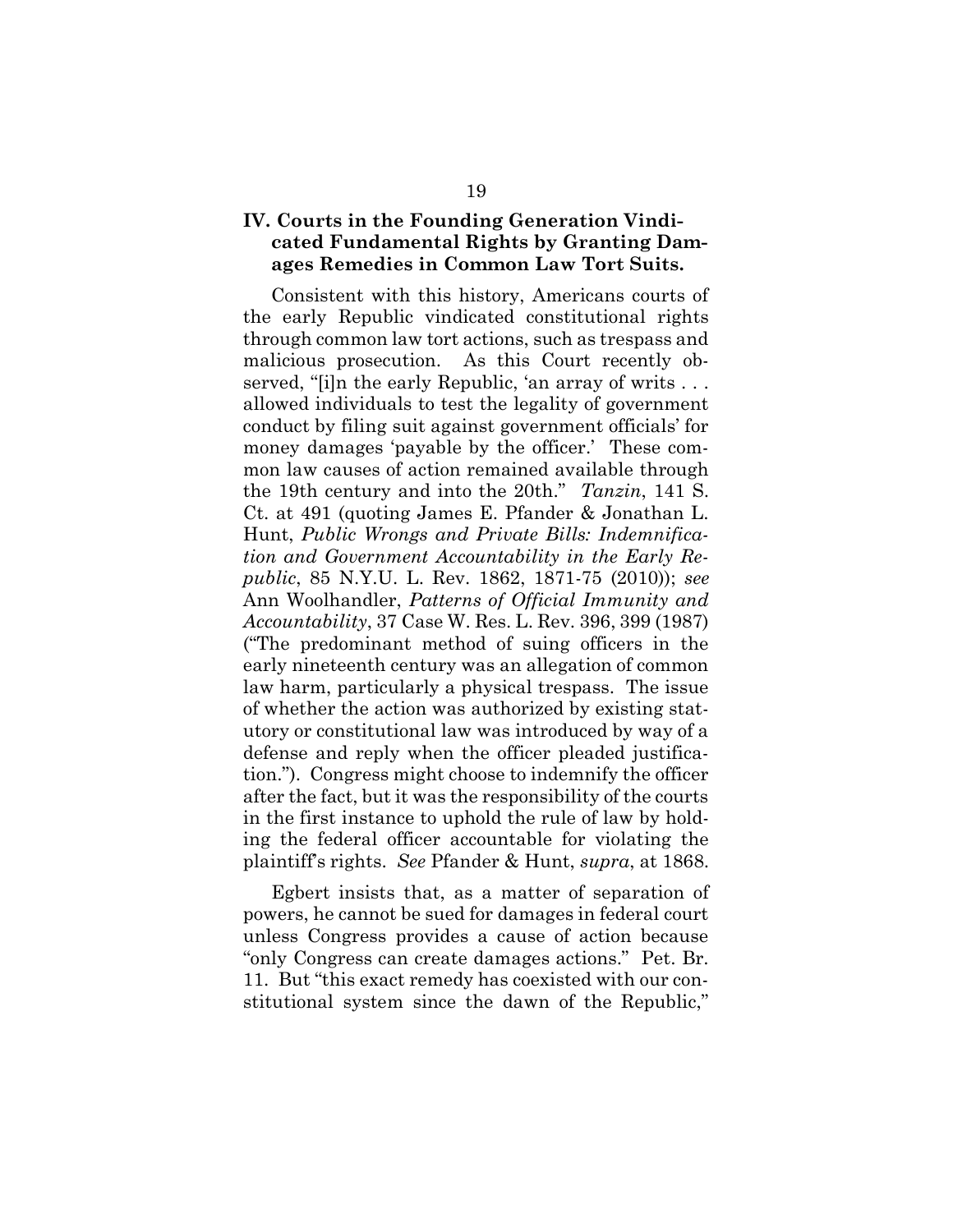Tanzin, 141 S. Ct. at 493, without the express cause of action Egbert insists is necessary. Indeed, from the Founding on, this Court has permitted damages awards against federal officers under nonstatutory common law claims—the legal backdrop against which the Constitution was written, debated, and ratified. "At the Founding, and for much of American history, there was no question as to whether federal courts had the power to provide judge-made damages remedies against individual federal officers. Not only did federal courts routinely provide such relief, but the Supreme Court repeatedly blessed the practice." Stephen I. Vladeck, The Disingenuous Demise and Death of Bivens, 2019-2020 Cato Sup. Ct. Rev. 263, 267 (2020).

For example, in Little v. Barreme, 6 U.S. (2 Cranch) 170 (1804), a U.S. naval officer seized a Danish vessel on the high seas, claiming authority to do so based on the Nonintercourse Act and presidential instructions commanding such seizures. Id. at 170-71. Chief Justice Marshall's opinion for the Court held that the federal officer "must be answerable in damages," concluding that the orders Little received could not "legalize an act which without those instructions would have been a plain trespass." Id. at 179. Insisting that those injured by abuse of power had a right to go to court, Chief Justice Marshall refused to draw a line "between acts of civil and those of military officers" or "between proceedings within the body of the country and those on the high seas." Id.

This Court's cases permitted individuals to sue to redress a broad range of abuse of power by federal officials. In Wise v. Withers, 7 U.S. (3 Cranch) 331 (1806), this Court permitted an action for trespass vi et armis (a trespass action for force resulting in harm) to go forward against a federal militia officer who was seeking to collect fines from Wise, a U.S. justice of the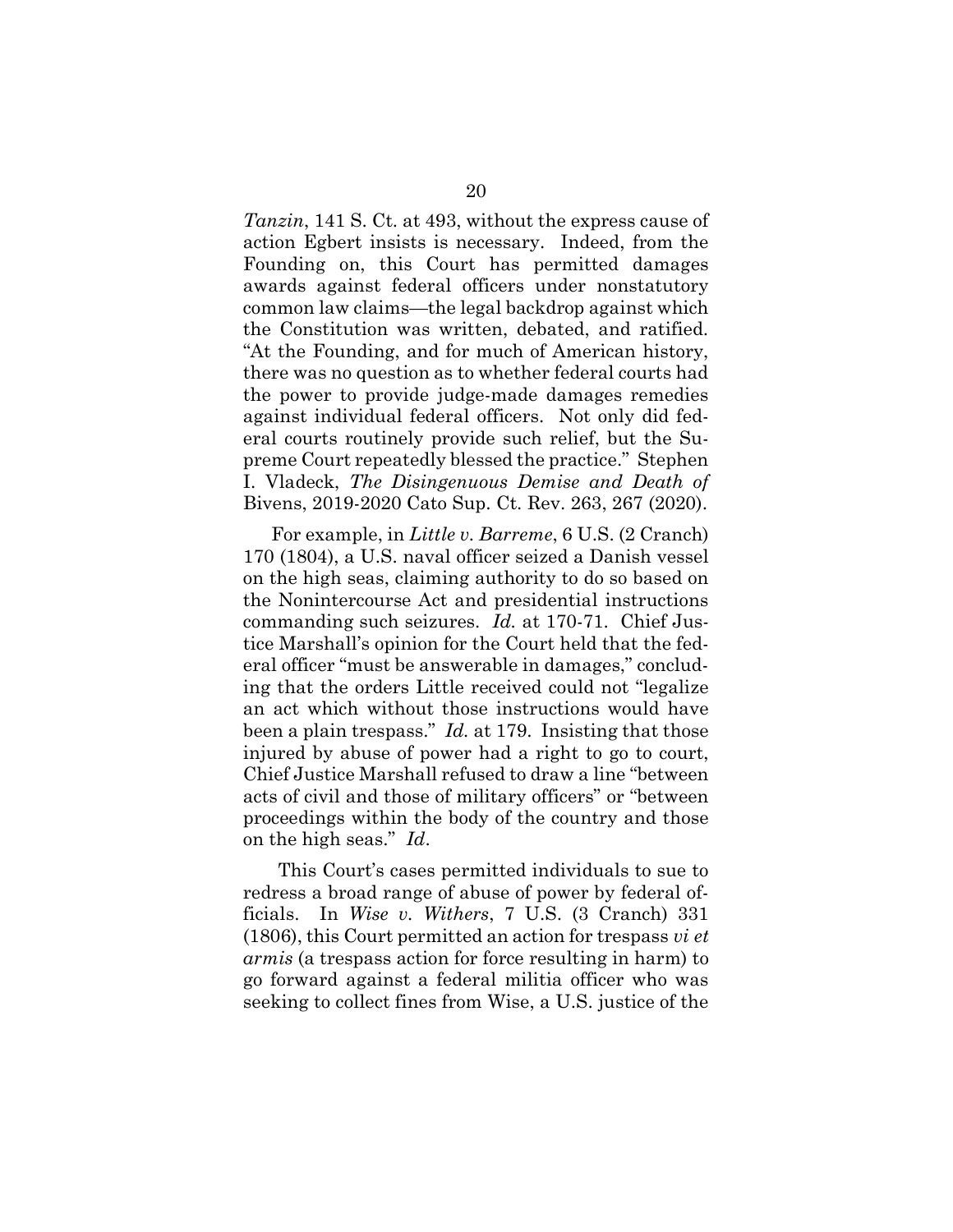peace. Id. at 332. Withers had entered Wise's home and seized his property to satisfy a fine, which had been imposed by a court-martial for failure to serve. Id. Finding that a justice of the peace was exempt from militia duty and the court-martial lacked jurisdiction over him, this Court held that Wise was entitled to recover, finding that "[t]he court and the officer are all trespassers." Id. at 337.

In Mitchell v. Harmony, 54 U.S. (13 How.) 115 (1852), this Court affirmed a jury verdict against a U.S. army officer who unlawfully seized the plaintiff's property pursuant to a superior's orders. Id. at 116. Declaring that "mere suspicions of an illegal intention will not authorize a military officer to seize and detain the property of an American citizen," id. at 133, this Court held that "the order given was an order to do an illegal act; to commit a trespass upon the property of another; and can afford no justification to the person by whom it was executed," *id.* at 137.

State courts, too, permitted tort actions to go forward against federal officers who abused their authority to search and seize in a number of different contexts. In  $Imlay$  v. Sands, 1 Cai. R. 566 (N.Y. Sup. Ct. 1804), the New York Supreme Court granted judgment to the plaintiff in a trespass action arising out of the seizure of goods by a federal customs collector. Id. at 573. Observing that the "officer seizes at his peril" and that "there was no real ground for the seizure," the court insisted that its duty was to "pronounce the law as we find it, and leave cases of hardship, where any exist, to legislative provision." Id.; see Wilson v. McKenzie, 7 Hill 95, 95 (N.Y. Sup. Ct. 1845) (permitting trespass action against a naval officer for assaulting and imprisoning one of his subordinates).

In Merriam v. Mitchell, 13 Me. 439 (1836), the Maine Supreme Court upheld a damage award against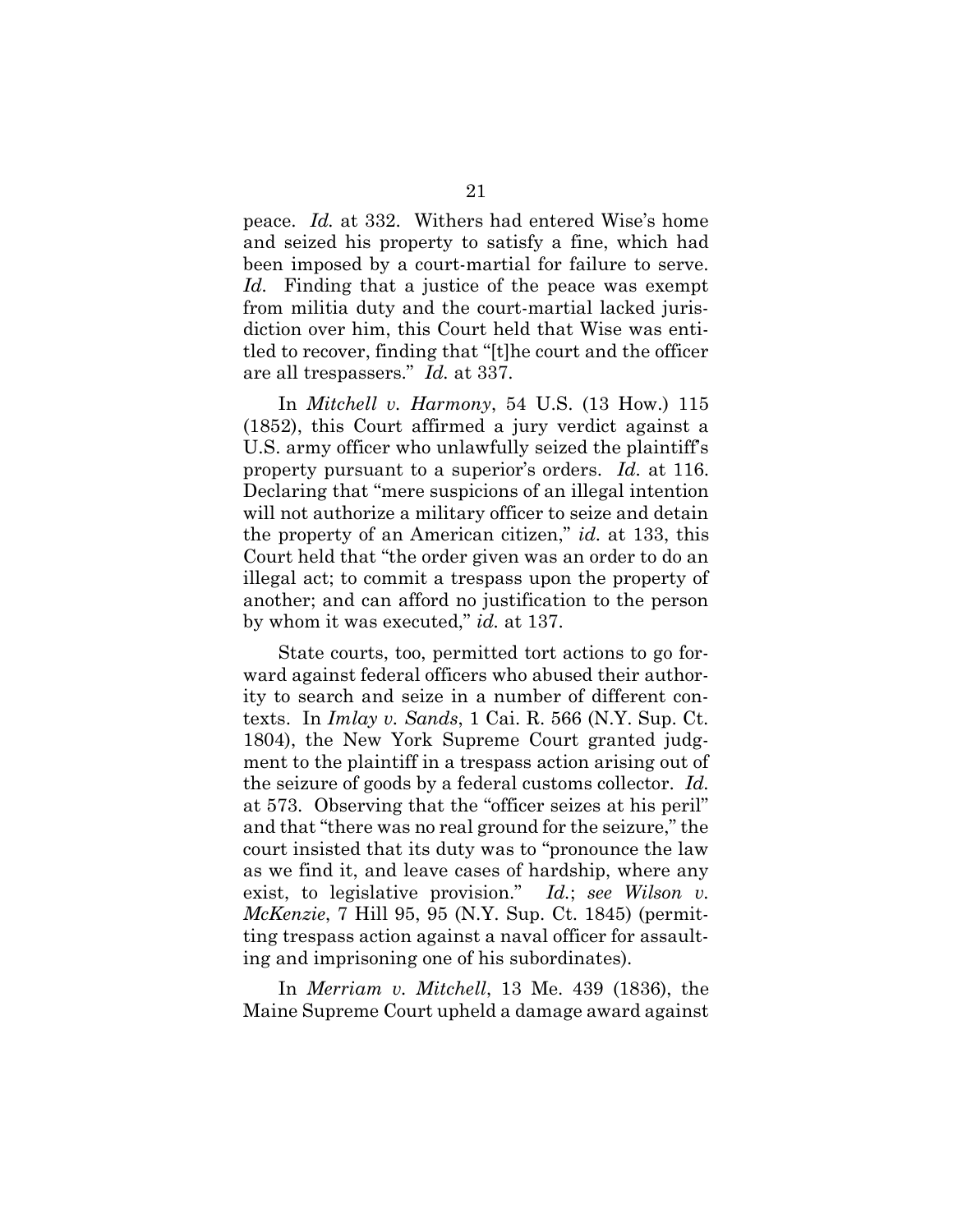a federal postal inspector for malicious prosecution. Finding no basis for bringing "a prosecution against an innocent and unoffending man, who had given no color for suspicion against him," the court concluded that "[r]eparation is demanded in such a case, by the plainest dictates of common justice." Id. at 457. The court upheld the jury's finding of malice, concluding that it had "a right to do so, from the want of probable cause." Id. at 458; see Bauduc's Syndic v. Nicholson, 2 La. 200, 203 (1831) (holding that a federal court marshal "is not perhaps amenable to the State Court, in his official capacity, as marshal," but "if in that capacity, he wrongs a citizen of the State, he is individually answerable, and in her courts"); Hirsch v. Rand, 39 Cal. 315, 318 (1870) (reinstating trespass suit where a U.S. marshal "arrested and imprisoned the plaintiff without probable cause, or lawful authority to do so").

 These Founding-era principles, which make plain that "[n]o officer of the law may set that law at defiance with impunity," Lee, 106 U.S. at 220, are deeply rooted in this Court's case law, see, e.g., Bates v. Clark, 95 U.S. 204, 209 (1877); Belknap v. Schild, 161 U.S. 10, 19 (1896); Phila. Co. v. Stimson, 223 U.S. 605, 619- 20 (1912); Butz v. Economou, 438 U.S. 478, 489-90 (1978), and form the backdrop for this Court's decision in Bivens, as the next Section discusses.

### V. A Bivens Action Is Appropriate Where Federal Law Enforcement Officers Violate Constitutional Rights.

Consistent with the Constitution's text and history and with the rich history of common law actions for unlawful conduct by federal officers, this Court in Bivens held that "damages may be obtained for injuries consequent upon a violation of the Fourth Amendment by federal officials." Bivens, 403 U.S. at 395. As this Court explained, "damages have been regarded as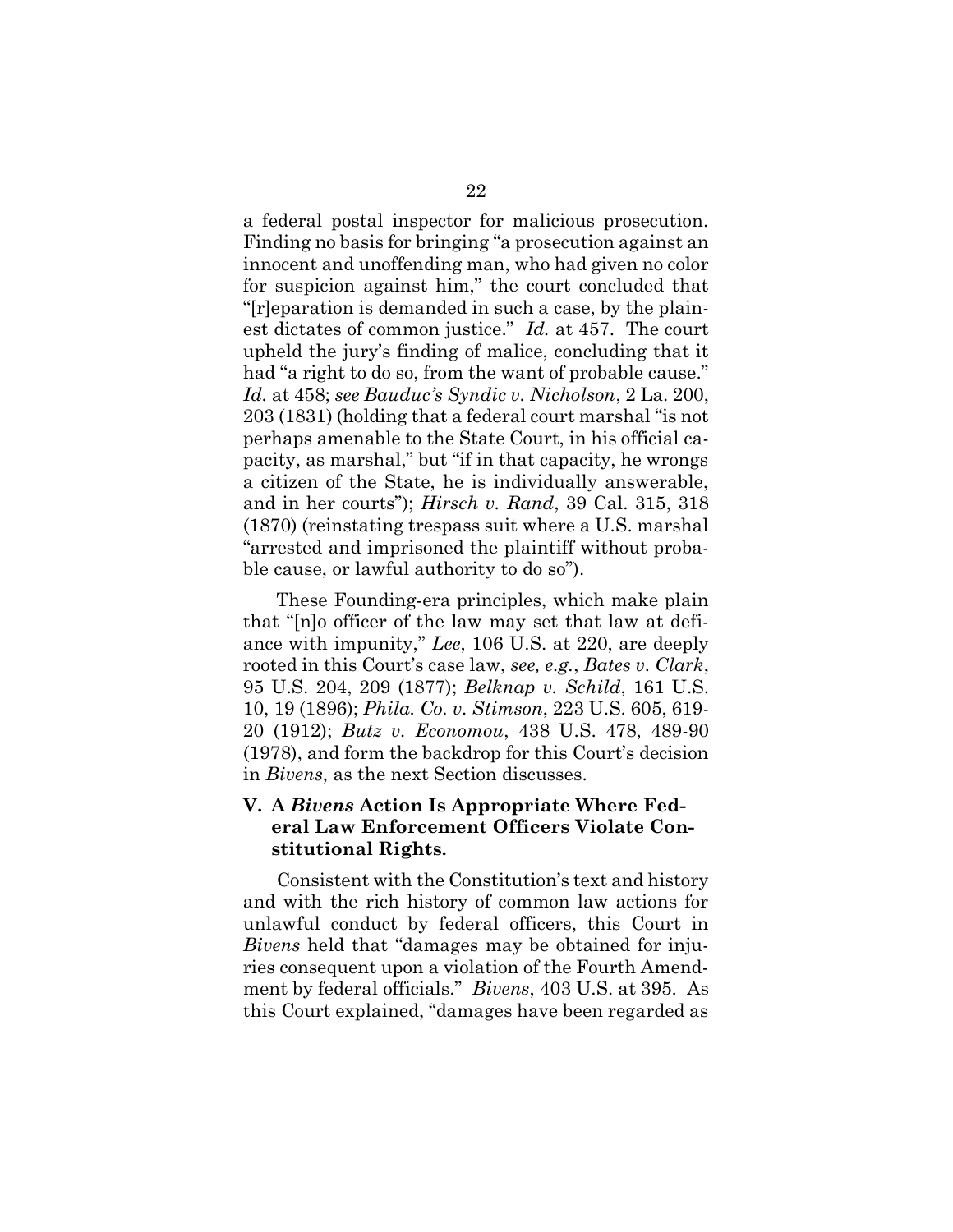an ordinary remedy for an invasion of personal interests in liberty."  $Id$ ; Bush v. Lucas, 462 U.S. 367, 378 (1983) (explaining that, under Bivens, in the Fourth Amendment context, "[t]he federal courts' statutory jurisdiction to decide federal questions confers adequate power to award damages to the victim of a constitutional violation"). In reaching that result, this Court embraced Founding-era principles recognizing that "the judiciary has a particular responsibility to assure the vindication of constitutional interests such as those embraced by the Fourth Amendment," Bivens, 403 U.S. at 407 (Harlan, J., concurring in the judgment), and that ""rights' and 'remedies" are "link[ed]" in "a 1:1 correlation," id. at 400 n.3.

Under Bivens, when federal law supplies a basis for jurisdiction and when "some form of damages is the only possible remedy," id. at 409, "a traditional judicial remedy such as damages is appropriate to the vindication of the personal interests protected by the Fourth Amendment," id. at 399. The government in Bivens argued that a plaintiff seeking damages for an unconstitutional search and seizure may only bring a state common law tort action, relying on the historical pedigree of such suits. But *Bivens* rejected that approach, recognizing that "[t]he interests protected by state laws regulating trespass and the invasion of privacy, and those protected by the Fourth Amendment's guarantee against unreasonable search and seizures, may be inconsistent or even hostile." Id. at 394 (majority opinion). Given "the limitations on state remedies for violation of common-law rights," Bivens permitted a federal claim for violation of the Fourth Amendment's federal constitutional guarantee against unreasonable searches and seizures, insisting that these kinds of constitutional "injuries be compensable according to uniform rules of federal law." Id. at 409 (Harlan, J.,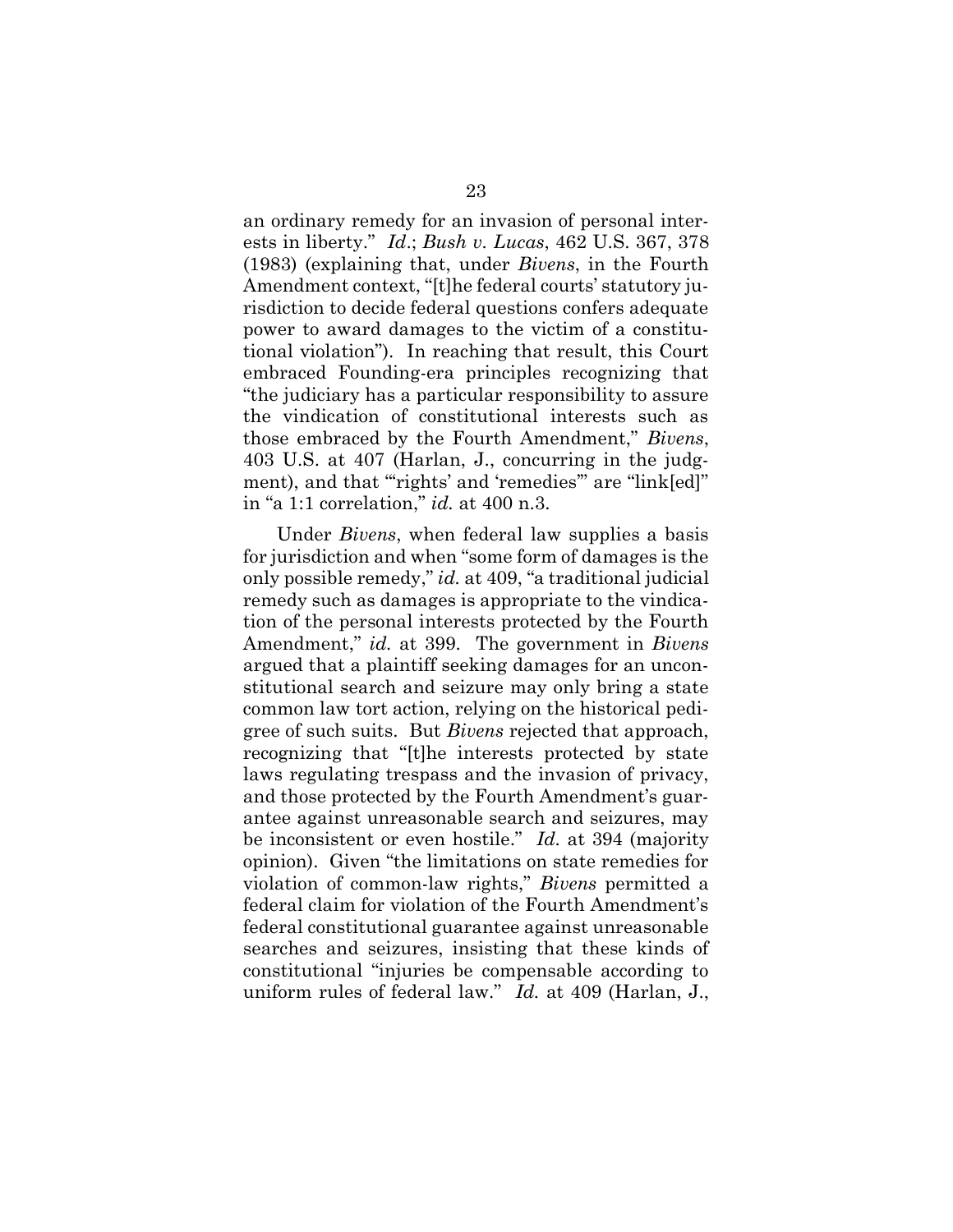concurring in the judgment); see Henry Friendly, In Praise of Erie—And the New Federal Common Law, 39 N.Y.U. L. Rev. 383, 405 (1964) (arguing that Erie permits the development of a "specialized federal common law" in "areas of national concern that is truly uniform").

Some of Egbert's amici argue that Bivens broke from tradition by recognizing a free-standing federal claim against a federal officer rather than a state common law-claim. See, e.g., Br. of Professor Jennifer Mascott 5-7. But this argument ignores the longstanding tradition of accountability for government abuse against which the Constitution was drafted and ratified; under that tradition, legal remedies were available for abuse of power by federal law enforcement officers. Bivens simply ensured that tradition would continue to exist by recognizing a federal claim against federal officers who violate the Fourth Amendment. In so doing, it also protected federal officers from being subject to the vagaries of fifty different common law regimes. In any event, today a state common law suit is no longer available because the Westfall Act forecloses common-law tort suits against federal officers. 28 U.S.C. § 2679(b)(1); Minneci v. Pollard, 565 U.S. 118, 126 (2012). Tellingly, the Westfall Act does permit suits against federal employees for violation of constitutional rights, § 2679(b)(2)(A), which this Court has called an "explicit exception for *Bivens* claims," Hui v. Castenada, 559 U.S. 799, 807 (2010)—powerful evidence that Congress has put its imprimatur behind the Bivens remedy.

Bivens reflects the Framers' view that a civil remedy is necessary to prevent individuals from being subjected to "all the terrors of paramount federal authority." 3 Elliot's Debates at 448. Otherwise, federal lawenforcement officers would have the untrammeled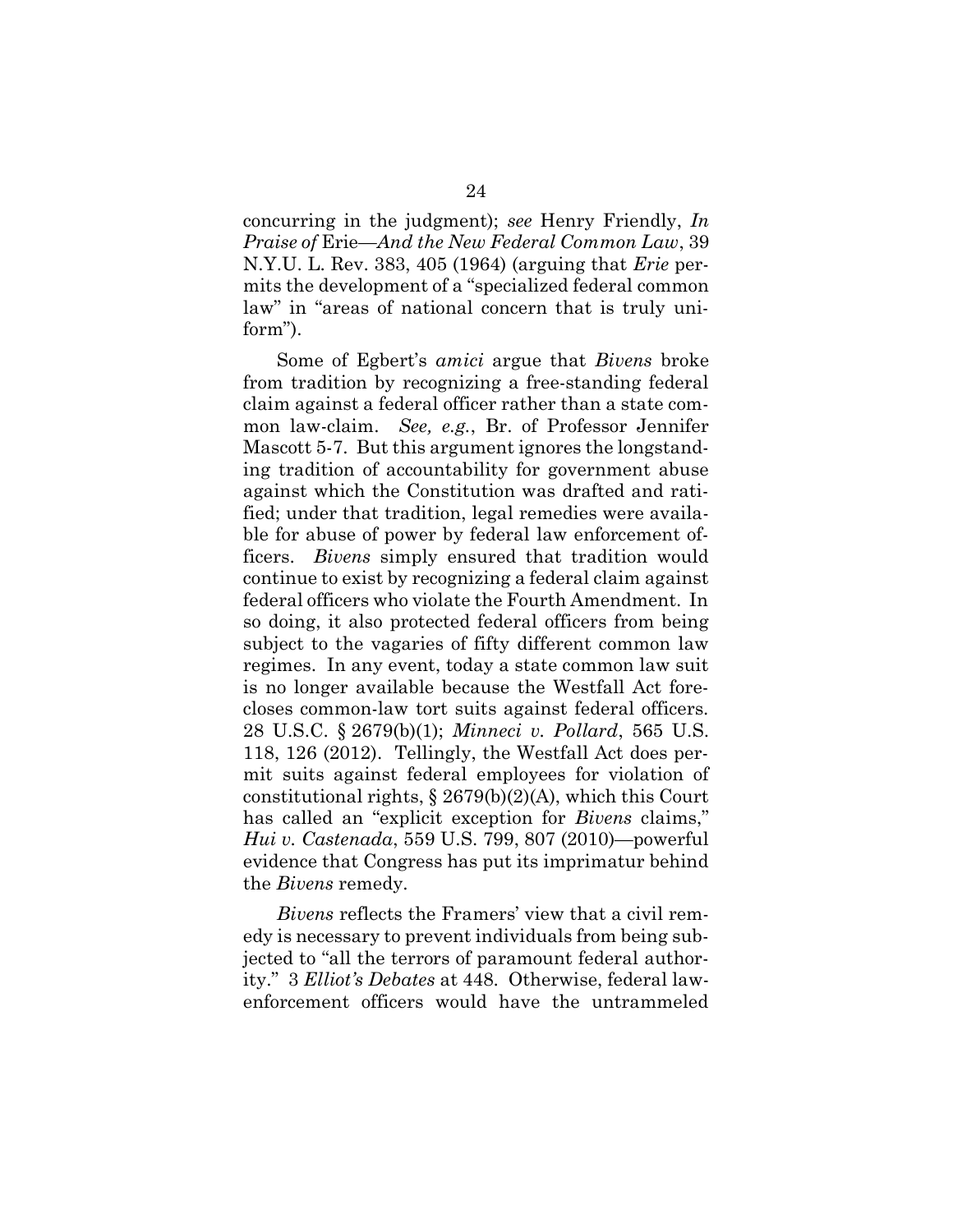authority to search and seize, producing the unchecked concentration of power the Framers feared. Bivens' "continued force" and "necessity" in the "search-and-seizure context in which it arose," Ziglar, 137 S. Ct. at 1856, follows from the Constitution's text and history.

Boule's lawsuit against Egbert falls squarely within the core of *Bivens*. Within the territorial United States, Egbert invaded Boule's property, assaulted him, and then retaliated against him after Boule complained about Egbert's abuse of authority. Permitting this suit to go forward under Bivens would not be fashioning a newly minted cause of action, cf. Jesner v. Arab Bank, PLC, 138 S. Ct. 1386, 1414 (2018) (Gorsuch, J., concurring in part and concurring in the judgment), but simply ensuring that federal law enforcement officers can be held accountable for violating constitutionally guaranteed rights, as constitutional text and history require.

Egbert, however, claims that Boule's suit differs sharply from *Bivens* because it involves immigrationrelated law enforcement and because the claims in this case arise out of both the First and Fourth Amendments. Pet. Br. 25-41. These arguments are meritless.

The fact that Egbert is a Border Patrol agent does not meaningfully distinguish him from the unnamed FBI officers who invaded the home of Homer Bivens without a warrant. Like *Bivens*, this case involves federal law enforcement officials violating an individual's constitutional rights within the territorial United States. Nor do the facts of this case present any of the concerns that led this Court in Hernandez v. Mesa, 140 S. Ct. 735 (2020), to carve out a narrow exception to the rule that "the settled law of Bivens" governs in the "common and recurrent sphere of law enforcement." Ziglar, 137 S. Ct. at 1857; Hernandez, 140 S. Ct. at 739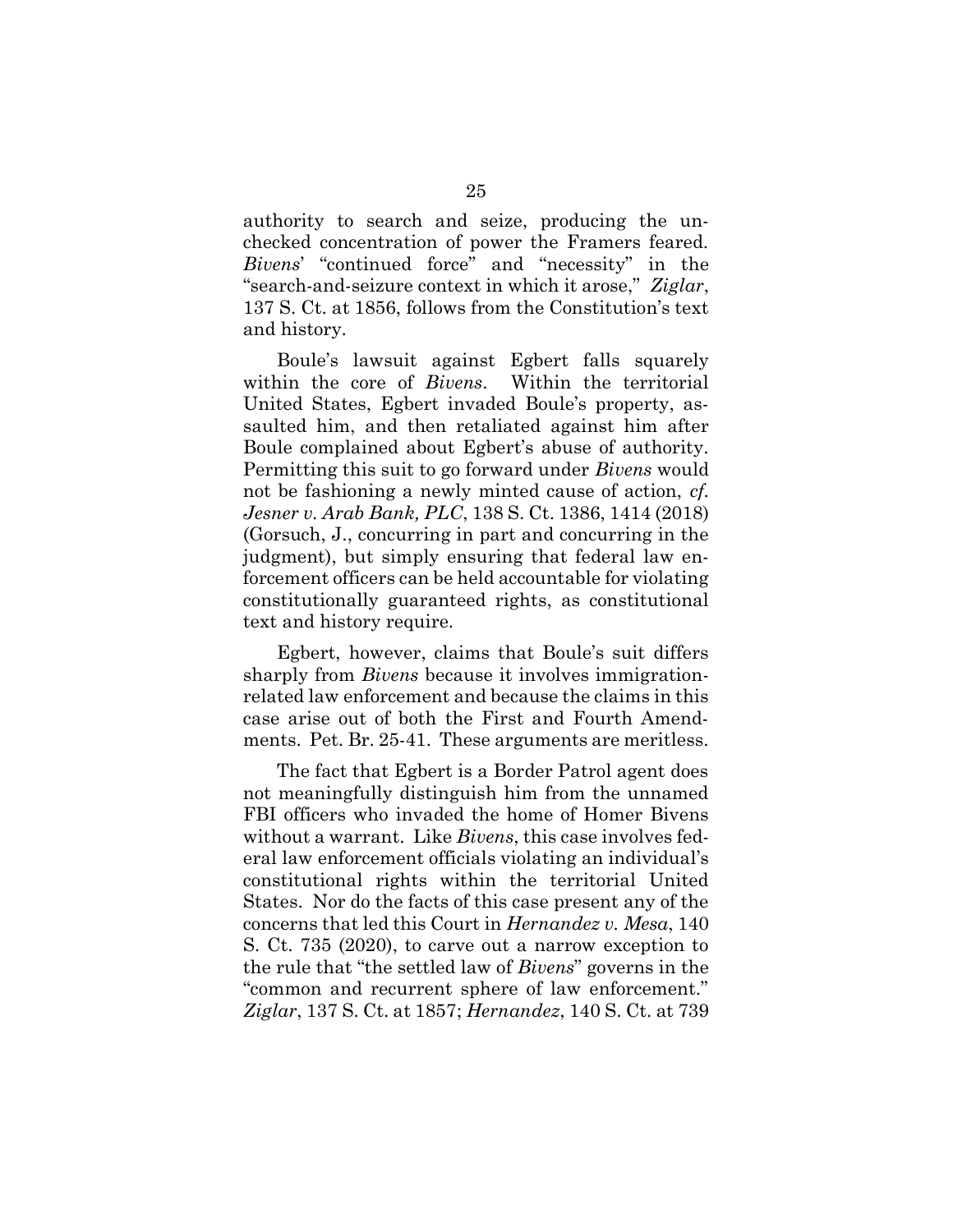("Because of the distinctive characteristics of crossborder shooting claims, we refuse to extend Bivens into this new field."). While the events of this case arose near the U.S.-Canada border, Egbert's assault of, and retaliation against, Boule had no "potential effect on foreign relations" or any meaningful relationship to the work of officers who "are stationed at the border and have the responsibility of attempting to prevent illegal entry." Id. at 744, 746; Resp. Br. 33- 36. When Egbert invaded Boule's property and assaulted him, he was targeting a guest of Boule's bedand-breakfast establishment who had entered the United States at a lawful point of entry thousands of miles away. Enforcing the nation's criminal laws, of course, is critically important work, but since the beginning of the American republic, federal law enforcement officers have been subject to suit when they violate constitutionally guaranteed rights. There is no compelling reason to carve out an exception from this critical rule of constitutional accountability for Egbert.

Egbert also claims that Bivens should not be extended to First Amendment retaliation claims, insisting that "First Amendment retaliation claims are unusually broad" and that permitting First Amendment claims of this sort "would balloon the range of potential defendants and conduct potentially subject to damages." Pet. Br. 27. But this Court has already said that "when the vengeful officer is federal, he is subject to an action for damages on the authority of Bivens." Hartmann v. Moore, 547 U.S. 250, 256 (2006); Resp. Br. 41. And where the retaliation is inextricably related to the underlying Fourth Amendment violation, the individual's right to sue to redress an unconstitututional search and seizure also supports a First Amendment claim for retaliation. The basic insight of both Bivens and the Constitution's text and history—